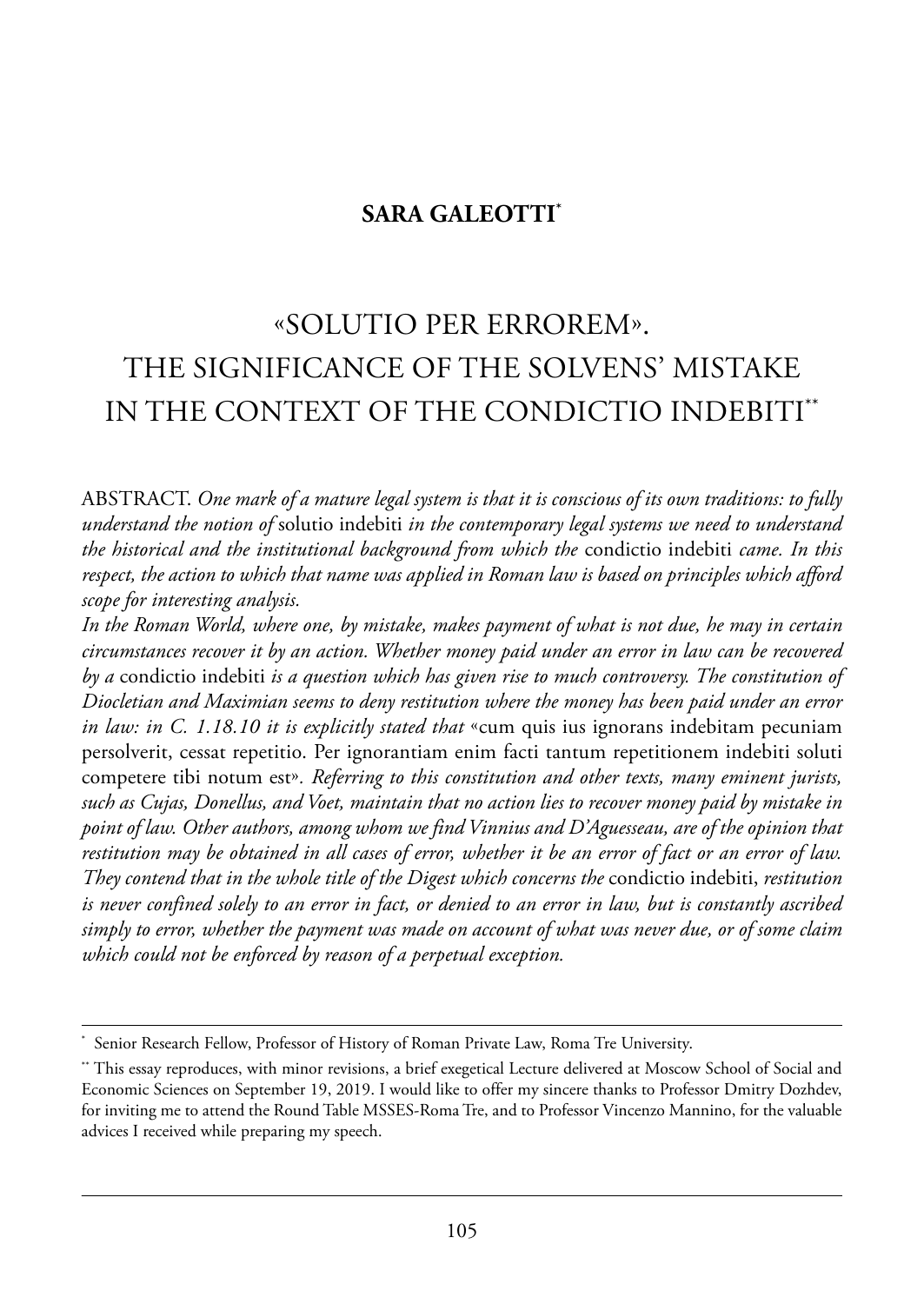*The aim of this paper is to investigate the Romanist roots of the* solvens*' mistake importance for the purposes of restitution remedy in case of undue payment. I will therefore analyze the Roman jurisconsults' position and the interpretative tradition of the* ius commune*, which are the basis of all civil law systems.* 

*The second part of my essay will instead be focused on a basic examination of the* solutio per errorem *in the Italian, English, German and French legal systems, so as to highlight the considerable similarities of the legal solutions adopted in those different systems.*

CONTENT. 1. The *indebiti solutio* in the ancient Roman law  $-$  2. *Solvere per errorem*  $-$  3. Considerations about the *error* in the Medieval Roman law  $-4$ . Beyond the Romanist tradition: comparative profiles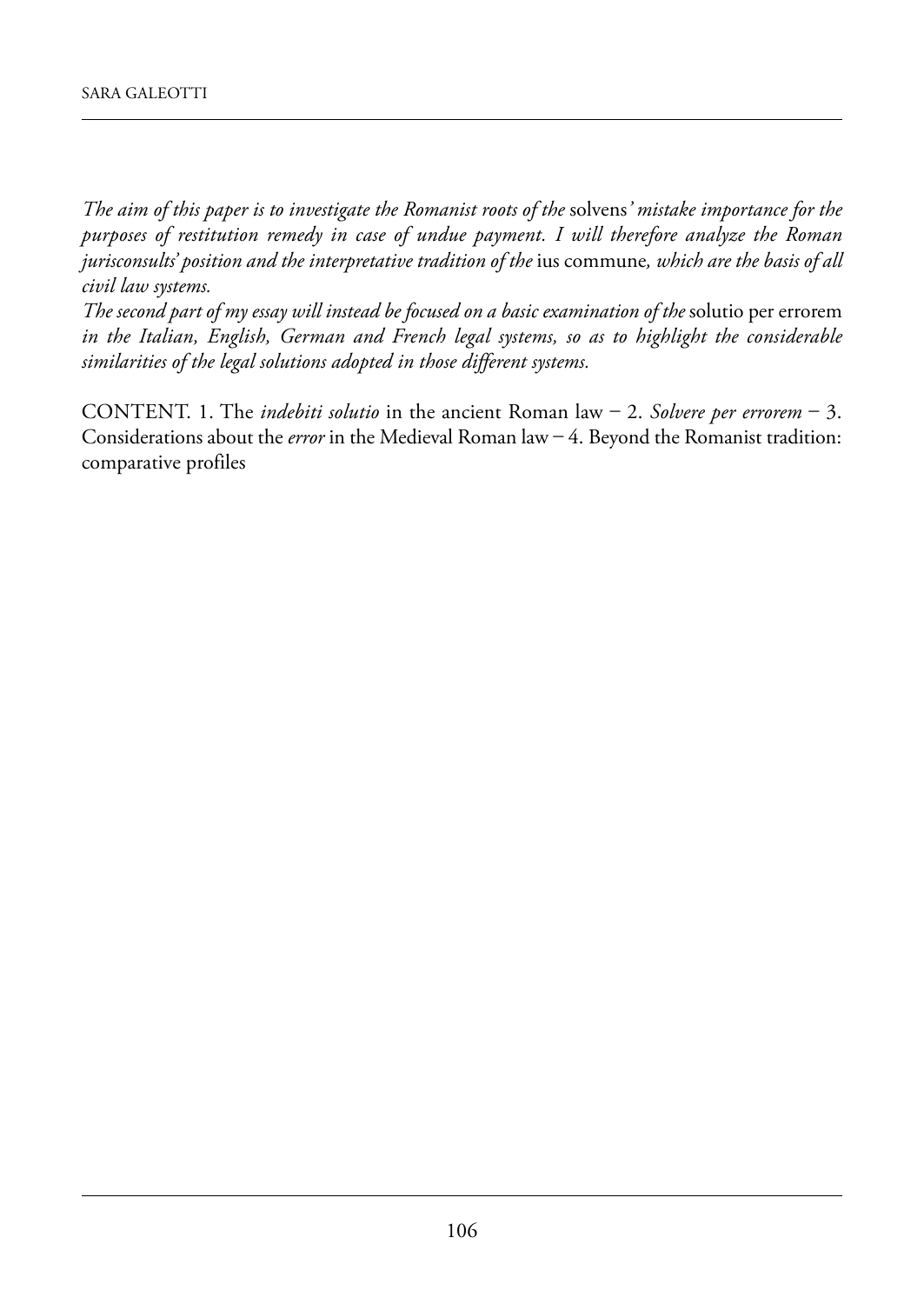# *1. The* **indebiti solutio** *in the ancient Roman law*

The institution of undue payment, as is known, has its origins in Roman law, and its legal foundation is to be found in the need – felt today as then – to decide on a legal validation that leads over asset transfers.<sup>1</sup>

in the systematic order of the Gaius' *Institutiones*, the *solutio indebiti* follows the description of the constituent elements of the *mutui datio*, presented in Gai 3.90 as the sole source of the *obligatio re contracta*.<sup>2</sup> In fact, paragraph 91 states:<sup>3</sup>

*Is quoque, qui non debitum accepit ab eo, qui per errorem solvit, re obligatur; nam proinde ei condici potest SI PARET EVM DARE OPORTERE, ac si mutuum accepisset. Unde quidam*<sup>4</sup> *putant pupillum aut mulierem, cui sine tutoris auctoritate non debitum per errorem datum est, non teneri condictione, non magis quam mutui datione. Sed haec species obligationis non videtur ex contractu consistere, quia is, qui solvendi animo dat, magis distrahere vult negotium quam contrahere*. 5

<sup>1</sup> For details, see M. KASER, *Das römische Privatrecht*, I<sup>2</sup>, München, 1971, pp. 586, 592 *et seq.*, 596, 615; w. kunkel-h. honsell, *Römische Recht*, Berlin-heidelberg-new York, 1987, p. 350 *et seq*.; B. kupisCh, *Arricchimento nel diritto romano, medioevale e moderno*, in *Dig. disc. priv.*, i, torino, 1987, p. 423; r. Zimmermann, The Law of Obligations. Roman Foundations of the Civilian Tradition, Oxford, 1996 (Cape Town-Wetton-Johannesburg, 1990), pp. 834-838, 848-851; C.a. Cannata, *«Cum alterius detrimento et iniuria fieri locupletiorem». L'arricchimento ingiustificato nel Diritto Romano*, in l. Vacca (ed.), *Arricchimento ingiustificato e ripetizione dell'indebito. VI Convegno Internazionale ARISTEC (Padova-Verona-Padova, 25-26-27 settembre 2003)*, torino, 2005, pp. 13-52; J. du plessis, *The «condictio quasi indebiti»*, in *Fundamina*, 16, 2010, p. 52 *et seq*.

<sup>2</sup> see Zimmermann, *The Law of Obligations*, cit., pp. 153-165; C.a. Cannata, *Corso di Istituzioni di diritto romano*, ii, 2, torino, 2017, pp. 79-95; V. mannino, *Introduzione alla storia del diritto privato dei Romani* 3, torino, 2018, pp. 422-425.

<sup>3</sup> to ensure that the texts cited in this essay are accessible also to those who do not have a working knowledge of latin, i have added translations to all passages cited in the text and in the footnotes. for the passage from Gai 3.91 devoted to *solutio indebiti*, i have used the 1904 english translation of edward poste. for passages from the Digest and from the *Codex* of Justinian which mention the *indebitum*, I have used the 1932 English translation of Samuel P. Scott.

<sup>4</sup> see J.C. Van oVen, *La «forêt sauvage» de la condictio classique*, in *TR*, 22, 1954, p. 271 *et seq*.

<sup>5</sup> The receiver of what was not owed from a person who pays in error is also under a real obligation, for he may be sued by *condictio* with the formula: 'if it be proved that he ought to convey' just as if he had received the property in pursuance of a loan. And, accordingly, some have held that a ward or female, if their guardian has not authorized them to receive a payment, are not liable to be sued for money paid in error any more than they are for money received as a loan. This, however, is a mistake, as the obligation in this case seems to be of a kind not arising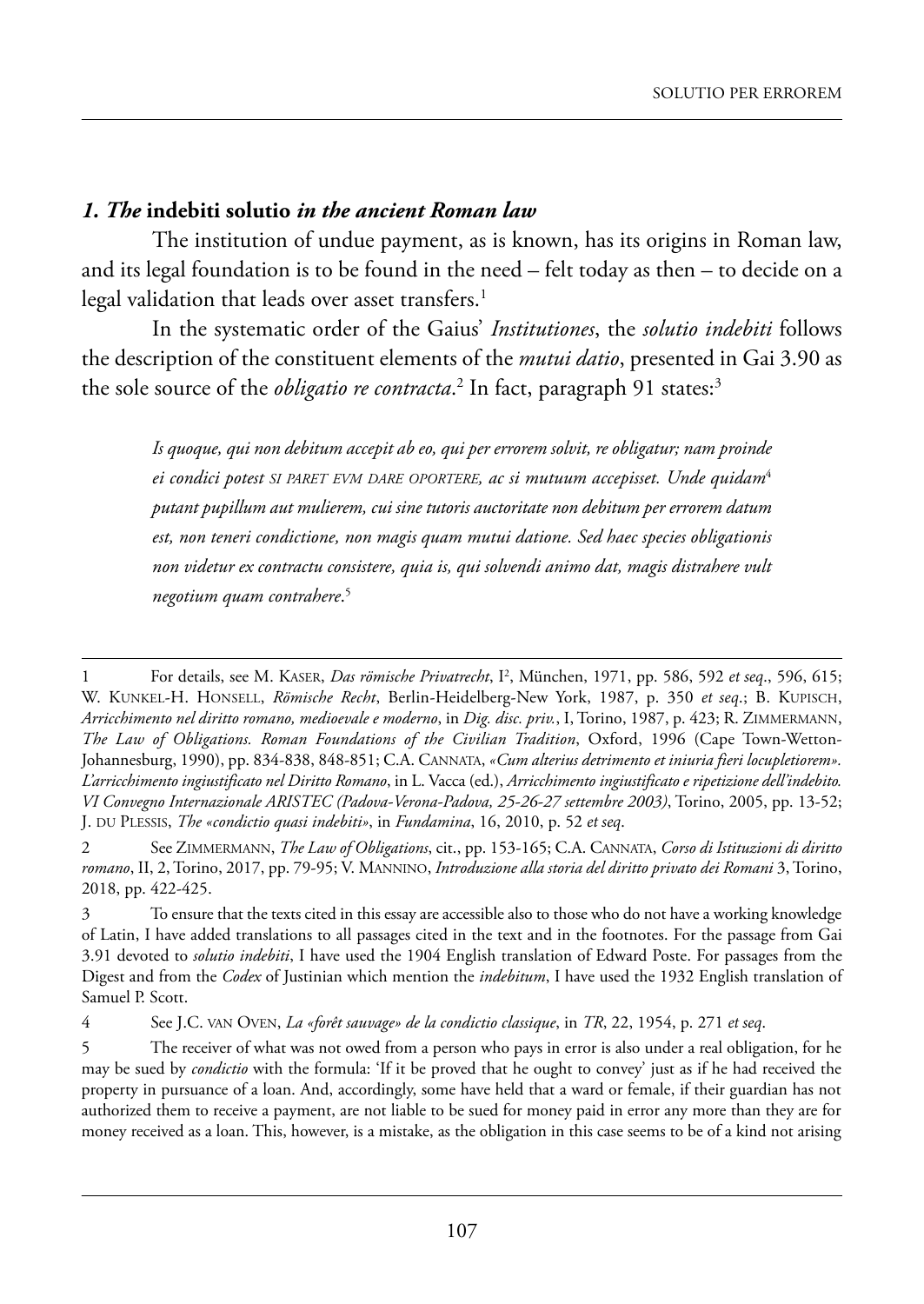as the name suggests, the *solutio indebiti* mainly represents a case of fulfilment of the contract (*solutio*), that is the compensation of a credit through the payment of the amount due.<sup>6</sup> In Roman law, in fact, we can distinguish between the *solutio*, on one hand, and other ways of settling an obligation – which do not necessarily involve the satisfaction of the creditor – on the other. the verb *solvere*, <sup>7</sup> after all, appears in the sources also in a broader sense,<sup>8</sup> to indicate the dissolution of the obligatory bond in general, not the fulfilment (especially if carried out with payment) in particular.

The archaic Roman law recognized in fact mainly two ways to extinguish the obligation: the *nexi liberatio* and the *solutio per aes et libram.*<sup>9</sup> In the subsequent evolution of the *ius civile*, however, we notice a progressive overcoming of this formalism based on the idea that it was possible to dissolve the obligatory bond with a formality-free fulfilment, unless they were imposed by the very structure of the obligation which they wanted to cancel. This also happened in the context of the credit, presumably due to the effect of the *l.a. per condictionem*, introduced by a third century BC *lex Silia* to prosecute claims relating to *certa pecunia*, and extended shortly afterwards by a *lex Calpurnia* to the credits of *aliae certae res*. the *condictio* then becomes the mean through

from contract, as a payment in order to discharge a debt is intended to extinguish an obligation, not to establish one.

<sup>6</sup> Cf. w.w. BuCkland, *Main Institutions of Roman Private Law*, Cambridge, 1931, p. 306; e. desCheemaeker, *The Roman Division of Wrongs: A New Hypothesis*, in *Roman Legal Tradition*, 5, 2009, p. 10 *et seq*., 16; Cannata, *Corso di Istituzioni*, ii, 2, cit., p. 97 *et seq*.

<sup>7</sup> *L&S* (= Char.t. lewis-Ch. short, *A Latin Dictionary*, oxford, 1879), s.v. *solvo*: «i. to loose an object bound, to release, set free, disengage, dissolve, take apart (...). B. Trop. 1. To free, release, loose, emancipate, set free (…) c. from obligations and debts». see also Zimmermann, *The Law of Obligations*, cit., p. 748 *et seq*., p. 754 *et* seq.; C.A. CANNATA, *Corso di Istituzioni di diritto romano*, II, 1, Torino, 2003, pp. 273-302.

<sup>8</sup> see d. 20.6.6.1 (ulp. 73 *ad ed.*): *Qui paratus est solvere, merito pignus videtur liberasse: qui vero non solvere, sed satisfacere paratus est, in diversa causa est. Ergo satisfecisse prodest, quia sibi imputare debet creditor, qui satisfactionem admisit vice solutionis: at qui non admittit satisfactionem, sed solutionem desiderat, culpandus non est*; D. 50.16.176 (ulp. 45 *ad Sab.*): *'Solutionis' verbo satisfactionem quoque omnem accipiendam placet. 'Solvere' dicimus eum, qui fecit quod facere promisit*; d. 46.3.52(ulp. 14 *ad ed.*): *Satisfactio pro solutione est*; d. 46.3.54 (paul. 56 *ad ed.*): *Solutionis verbum pertinet ad omnem liberationem quoquo modo factam magisque ad substantiam obligationis refertur, quam ad nummorum solutionem*. for a detailed overview, see a. saCCoCCio, *«Aliud pro alio consentiente creditore in solutum dare»*, milano, 2008, pp. 3-9.

<sup>9</sup> see m. kaser, *Das altrömische ius*, Göttingen, 1949, p. 240 *et seq*.; d. lieBs, *«Contrarius actus». Zur Entstehung der römischen Erlaßverträge*, in *Sympotica F. Wieacker*, Göttingen, 1970, p. 128 *et seq*.; Zimmermann, *The Law of Obligations*, cit., p. 755 *et seq*.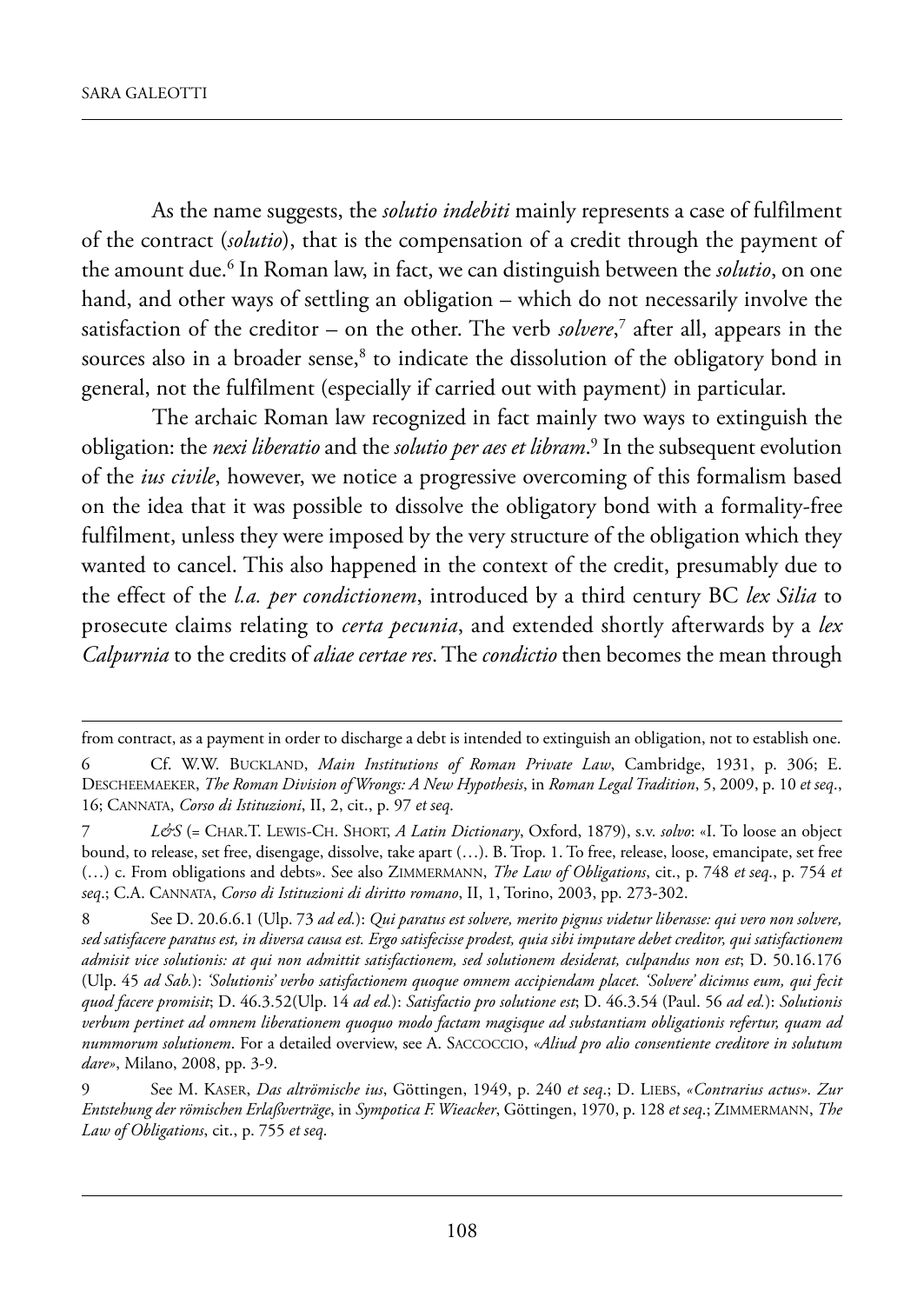which the lender can act against the borrower who has not satisfied the obligation to repay the contract *tantundem eiusdem generis*. 10

In the formulating system, the *condictio* maintains its abstract nature (i.e., the possibility of acting without indicating the source of the sought after credit) $^{11}$  and the jurisprudential interpretation specifies its field of application, establishing that it was based on two assumptions, one of positive and one of negative sign. The first consisted of the *datio*, meant as the transfer of the *res* property, that the claimant had made in favour of the defendant, not as a mere delivery. The second, on the other hand, assumed that there was no valid reason for the defendant to withhold the thing received.<sup>12</sup> The *condictio* could therefore be undertaken in any case of *solutio indebiti*, or rather of performing an undue service.

what happens if, as a matter of fact, the contract that one would like to fulfil does not exist, or if who pays (*solvens*) is not really indebted to the recipient of the payment (*accipiens*)?

#### *2. Solvere per errorem*

as Gaius suggests (3.91), like the one who *mutuum accepisset*, even those who receive a certain amount of money as payment of a non-existent debt are *obligari re*, since the mandatory situation is due to a sum that has been wrongly transferred (in such case the recipient is required to restore it).

The situation that lies ahead is the following:

1. transfers to A one hundred (sestertii), as a debt's payment.

2. acquires the hundred (*sestertii*) property because:

3. the *traditio*, in Roman law, is a causal transaction and

4. its cause is an acceptance *in lieu* [that the parts negotiated for the payment] (*causa solvendi*).

<sup>10</sup> see G. puGliese, *Il processo civile romano*, i. *Le legis actiones*, roma, 1962, p. 346 *et seq*.; Zimmermann, *The Law of Obligations*, cit., p. 835 *et seq*.; Cannata, *«Cum alterius detrimento et iniuria fieri locupletiorem»*, cit., p. 14.

<sup>11</sup> Zimmermann, *The Law of Obligations*, cit., pp. 835 and 852, but see s. romeo, *L'appartenenza e l'alienazione in diritto romano. Tra giurisprudenza e prassi*, milano, 2010, p. 334 *et seq*., for arguments against.

<sup>12</sup> see Cannata, *«Cum alterius detrimento et iniuria fieri locupletiorem»*, cit., p. 15 *et seq*., 18 *et seq*.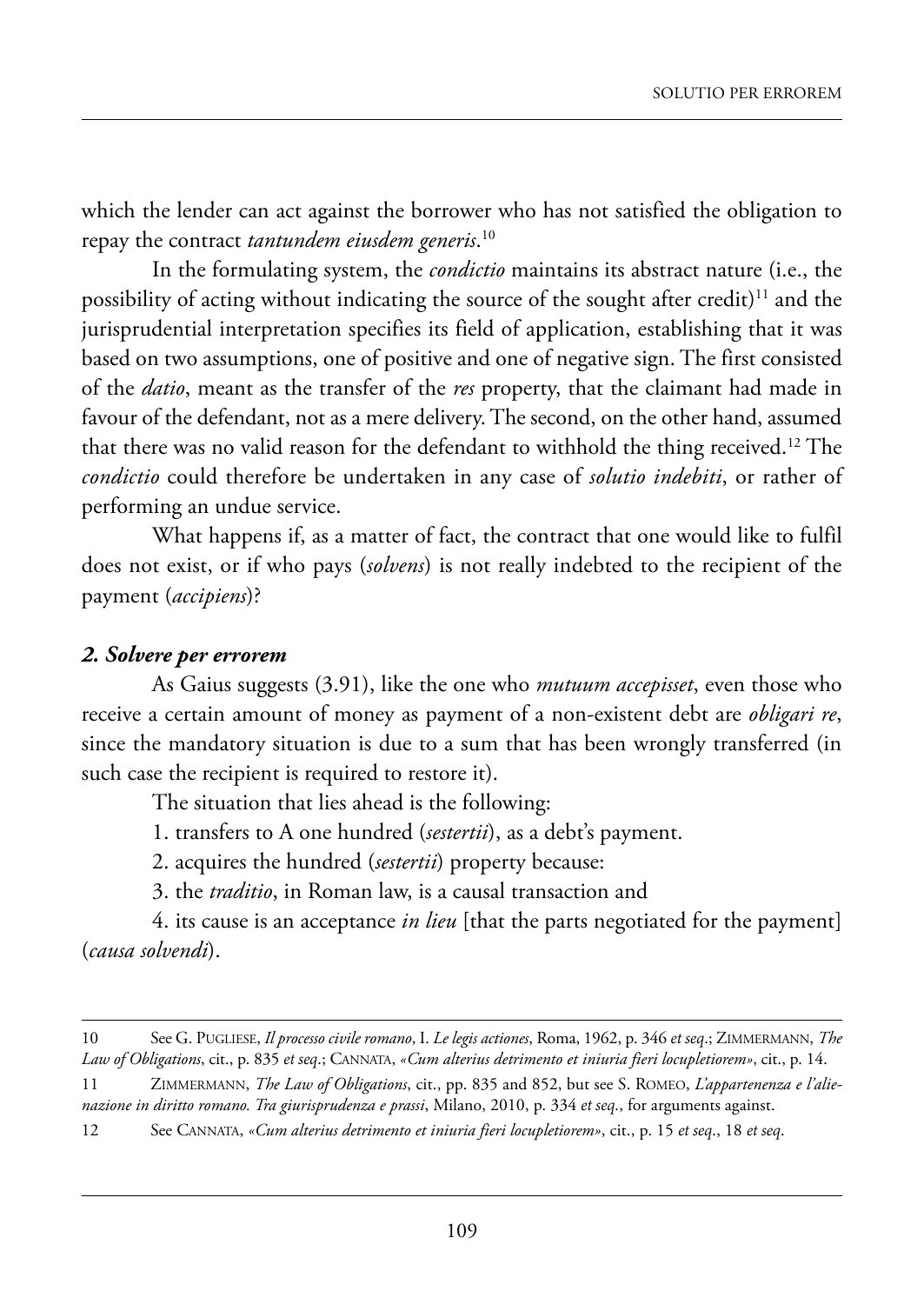5. the debt did not exist, and so B wasn't obliged to *dare oportere*.

At this point two potential alternatives can be expected:

6. the *solvens* was aware of the nonexistence of the debt, but he paid anyway.

7. The *solvens* was wrong, he just misguidedly thought there was a debt.<sup>13</sup>

Only in the second case, as it will be seen more clearly in the following section, whoever has performed the unjustified service may obtain the repayment of the unduly loaned amount, resorting to the *condictio indebiti*.

As can be learned from the reading of Gai 3.91, in order for the payment of the undue fee to function as the source of the obligation to repay, it must have taken place by mistake of the *solvens*, who must have made the payment convinced of being obliged. in truth, the *accipiens* knowledge has its relevance: if he had known there was no debt to be repaid and had taken advantage of the *solvens*' mistake, he would have committed a theft, and so he not only couldn't have acquired the amount of money transferred to him, but would also have been sued in an *actio poenalis in personam* (*actio furti*).14 if the enriched person was aware that the payment was not due, therefore, when he accepted it, he could be held liable for the *condictio furtiva*. In the latter instance, ownership would not have passed and the enriched person would have been liable for damage caused to the impoverished person as a result of his loss. furthermore, the enriched party was also liable for the value of fruits which he could have gathered but did not, which presumably also included interest on the money received. The enriched party was not allowed to take any expenses into account but in certain instances was allowed to detach improvements. If the performance was destroyed, the party was liable unless he could show that the thing would have suffered the same fate at the hands of the plaintiff.

The *mala fides* receiver was thus in a worse position than the receiver who only discovered the true state of affairs after receiving payment.<sup>15</sup>

<sup>13</sup> See VAN OVEN, *La «forêt sauvage»*, cit., p. 275 *et seq.*, nt. 21.

<sup>14</sup> See KASER, *Das römische Privatrecht*, I<sup>2</sup>, cit., p. 593; CANNATA, «Cum alterius detrimento et iniuria fieri lo*cupletiorem»*, cit., p. 19.

<sup>15</sup> on this, see the analysis by Cannata, *op. loc. ult. cit*.; m. marrone, *Problemi di responsabilità del debitore nel regime dell'indebito: dal diritto romano ai codici italiani*, in Vacca (ed.), *Arricchimento ingiustificato*, cit., pp. 234- 236, and a. loVato-s. puliatti-l. solidoro, *Diritto privato romano*, torino, 2014, p. 585.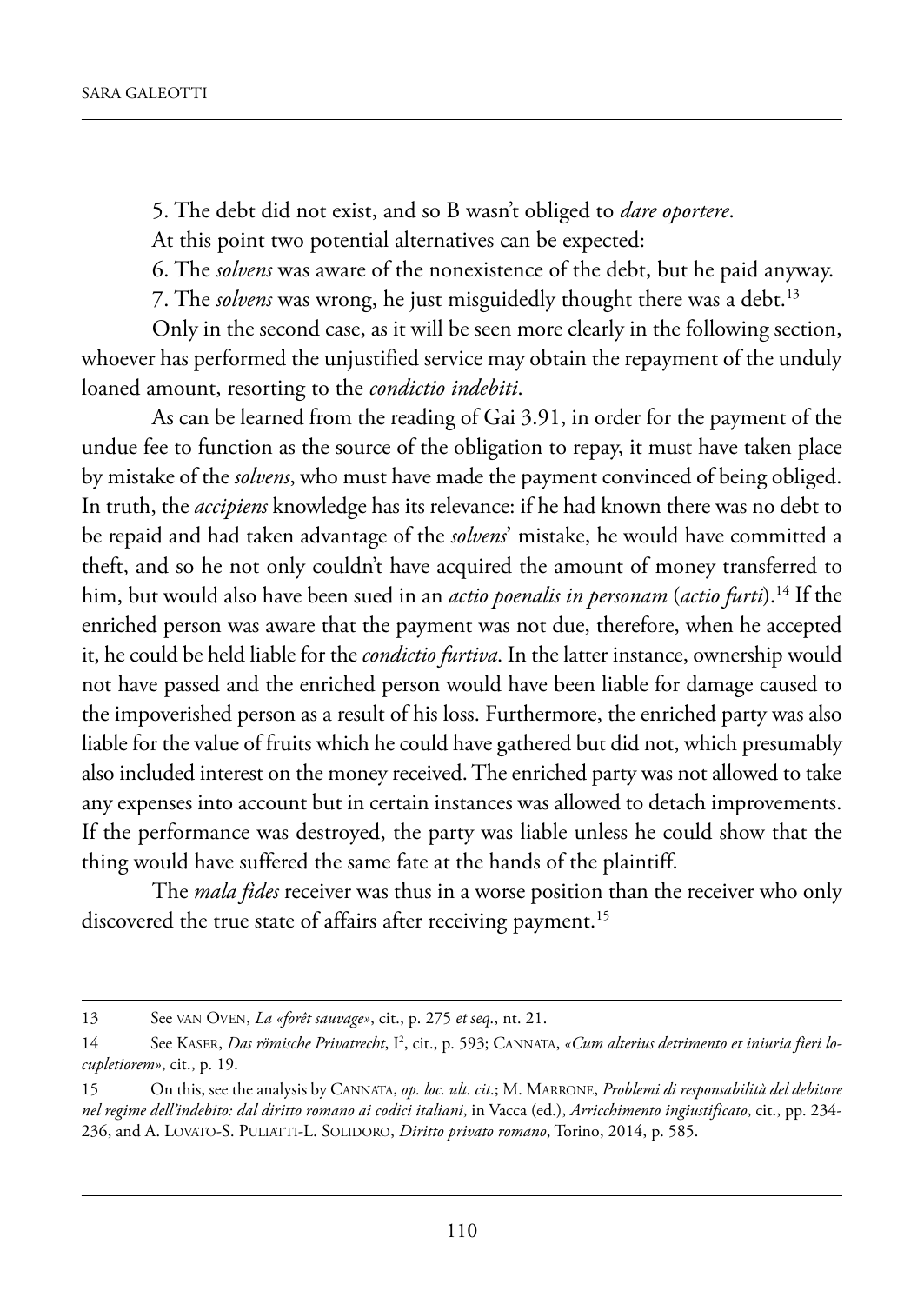Given that the one who pays something persuaded to be in debt and the one who received the undue payment are both at fault, let us see the relevance of the *solvens*' mistake for the purpose of the reconveyance (*condictio indebiti*).

the debate around the prerequisite of the *solvens*' fault in order to be entitled for reimbursement has always been spirited since the *ius commune* period.<sup>16</sup> As it is, this is the most discussed topic of the Romanist branch of knowledge.<sup>17</sup> The most rigorous interpolationists just reject tout court that the *solvens* fault has relevance at all in the classical Roman law: this means that having made an undue payment would have been enough to justify the practice of the *conditio indebiti*. 18

The sources, however, suggest for more moderate stances.

Gaius presents indeed the *indebiti solutio* with these words: *qui non debitum accepit ab eo, qui per errorem solvit, re obligatur*.

We can read in the Digest:

D. 12.6.1.1 (Ulp. 26 *ad ed.*): *Et quidem si quis indebitum ignorans solvit, per hanc actionem condicere potest: sed si sciens se non debere solvit, cessat repetitio*. 19 And.

D. 12.6.50 (Pomp. 5 *ad Q. Muc.*): *Quod quis sciens indebitum dedit hac mente, ut postea repeteret, repetere non potest*. 20

According to these excerpts, the payment could be repeated just in case of the

<sup>16</sup> see Zimmermann, *The Law of Obligations*, cit., pp. 849, 868 *et seq*.; h. sCott, *The Requirement of Excusable Mistake in the Context of the Condictio Indebiti: Scottish and South African Law Compared*, in *S. Afr. Law J.*, 124, 4, 2007, p. 830.

<sup>17</sup> See ZIMMERMANN, *The Law of Obligations*, cit., p. 849, more specifically nt. 101.

<sup>18</sup> See S. SOLAZZI, *L'errore nella «condictio indebiti»*, in ID., *Scritti di diritto romano*, IV, Napoli, 1963, p. 99 *et seq.*; ID., *Ancora dell'errore nella «condictio indebiti»*, in ID., *Scritti*, IV, cit., p. 405 *et seq.* On the error requirement in classical law see also kaser, *Das römische Privatrecht*, i2, cit., p. 596, nt. 36.

<sup>19</sup> And, indeed, if anyone ignorantly pays what is not due, he can recover the same by means of this action; but if he paid it being aware that he did not owe it, an action for its recovery will not lie.

<sup>20</sup> where anyone knowingly pays what he does not owe with the intention of afterwards bringing suit to recover it, he has no right of action.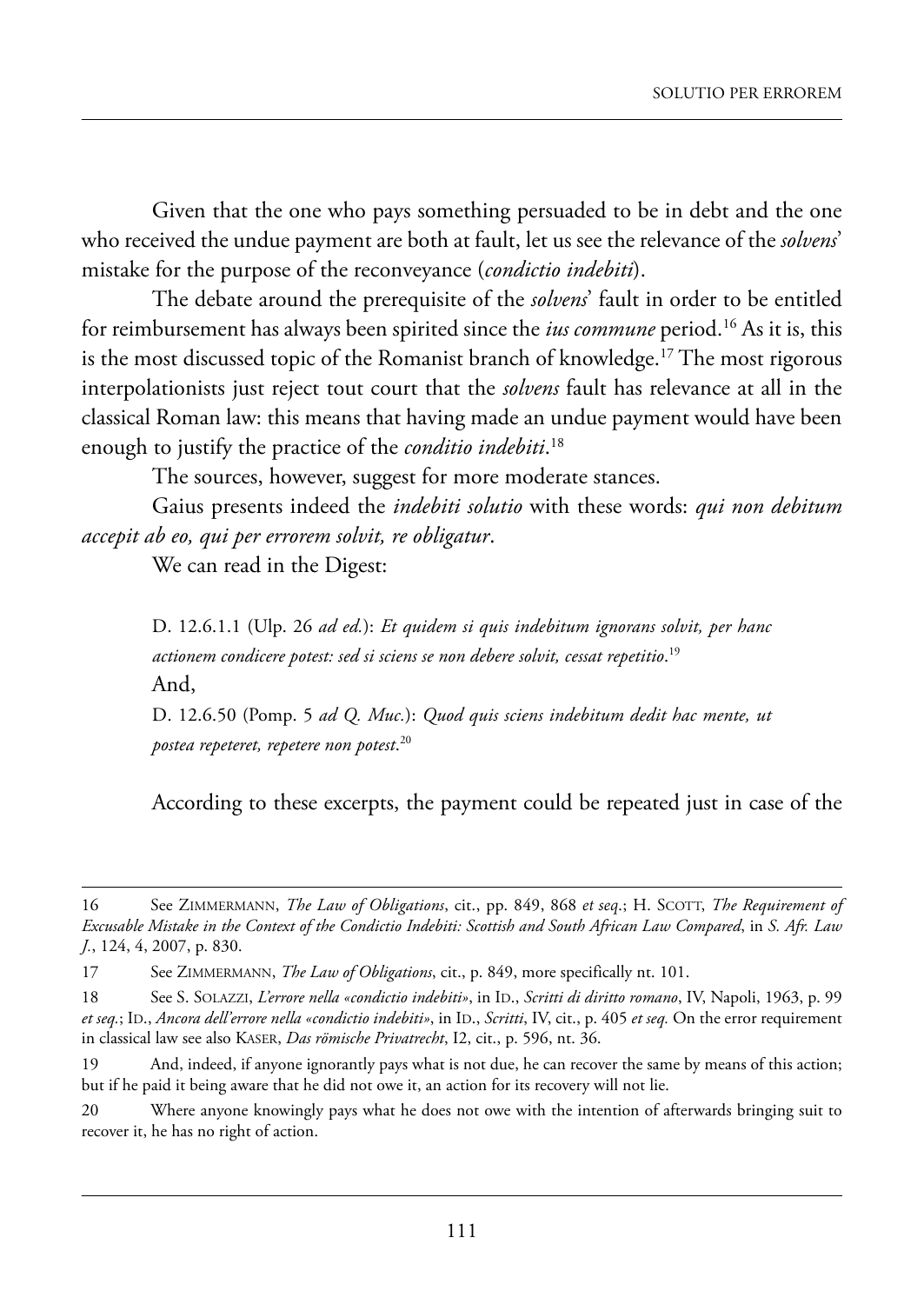*solvens*' mistake, so that it would not be possible to give back what was intentionally paid. the reason is purely technical: the *traditio solutionis causa* has definitively attributed to the *accipiens* the ownership of the transferred amounts. The obligation to give back the undue payment arises, in turn, from a case that includes the *error solventis*. if there has been no mistake, the case at the source of the *re obligari* does not occur, and so there is no obligation whatsoever. Therefore, the quite common opinion among Romanists, according to which the cognizant *solvens* would have carried out a *traditio donationis causa*, losing the right to act with the *condictio* against the *accipiens*, is not correct.<sup>21</sup>

Let us now analyze the procedural profiles of the question in more details.

The obligation *ex debito soluto* was protected with a generic *condictio*. On the basis of the relative *formula*, the judge had to condemn the respondent, if it turned out that they were obliged to transfer (*dare oportere*) to someone who acted a *certa pecunia* or a *certa res*. But, as the *formula* did not state the source of the obligation, it was still the judge's task to verify what the claim of the plaintiff was to a *certum dare oportere*. in this framework worked the *prudentes*, who had to delineate the outlines of the duty of restitution, to decide on which cases it was possible to *condicere* and in which ones it was not admitted.<sup>22</sup> In all likelihood, even in classical law (contrary to what was argued in the past) the error of the *solvens* plays a central role, a negative – and not a positive – requirement for the restitution action. In order to *condicere*, in fact, the plaintiff would have the burden of proving on the procedural level only the circumstance of the payment and the presence of a valid *causa condicendi*, while his *inscientia* would have been just presumed. The defendant, on the contrary, should have refuted the content of this

<sup>21</sup> see, for example, th. maCkenZie, *Studies in Roman Law with Comparative Views of the Laws of France, England, and Scotland* <sup>5</sup>, Edinburgh, 1880, p. 255 and BUCKLAND, *Main Institutions*, cit., p. 310. Cf. D. 46.2.12 (paul. 31 *ad ed.*): *Si quis delegaverit debitorem, qui doli mali exceptione tueri se posse sciebat, similis videbitur ei qui donat, quoniam remittere exceptionem videtur. Sed si per ignorantiam promiserit creditori, nulla quidem exceptione adversus creditorem uti poterit, quia ille suum recepit: sed is qui delegavit tenetur condictione vel incerti, si non pecunia* soluta esset, vel certi, si soluta esset, et ideo, cum ipse praestiterit pecuniam, aget mandati iudicio; D. 50.17.53 (Paul. 42 *ad ed.*): *Cuius per errorem dati repetitio est, eius consulto dati donatio est*. for a bibliographic review on this subject, see kaser, *Das römische Privatrecht*, i2 , cit., p. 596, nt. 36, and Cannata, *Corso di Istituzioni*, ii, 2, cit., p. 99 *et seq.*, for arguments against.

<sup>22</sup> see a. saCCoCCio, «*Si certum petetur». Dalla condictio dei veteres alle condictiones giustinianee*, milano, 2002, p. 549 *et seq*.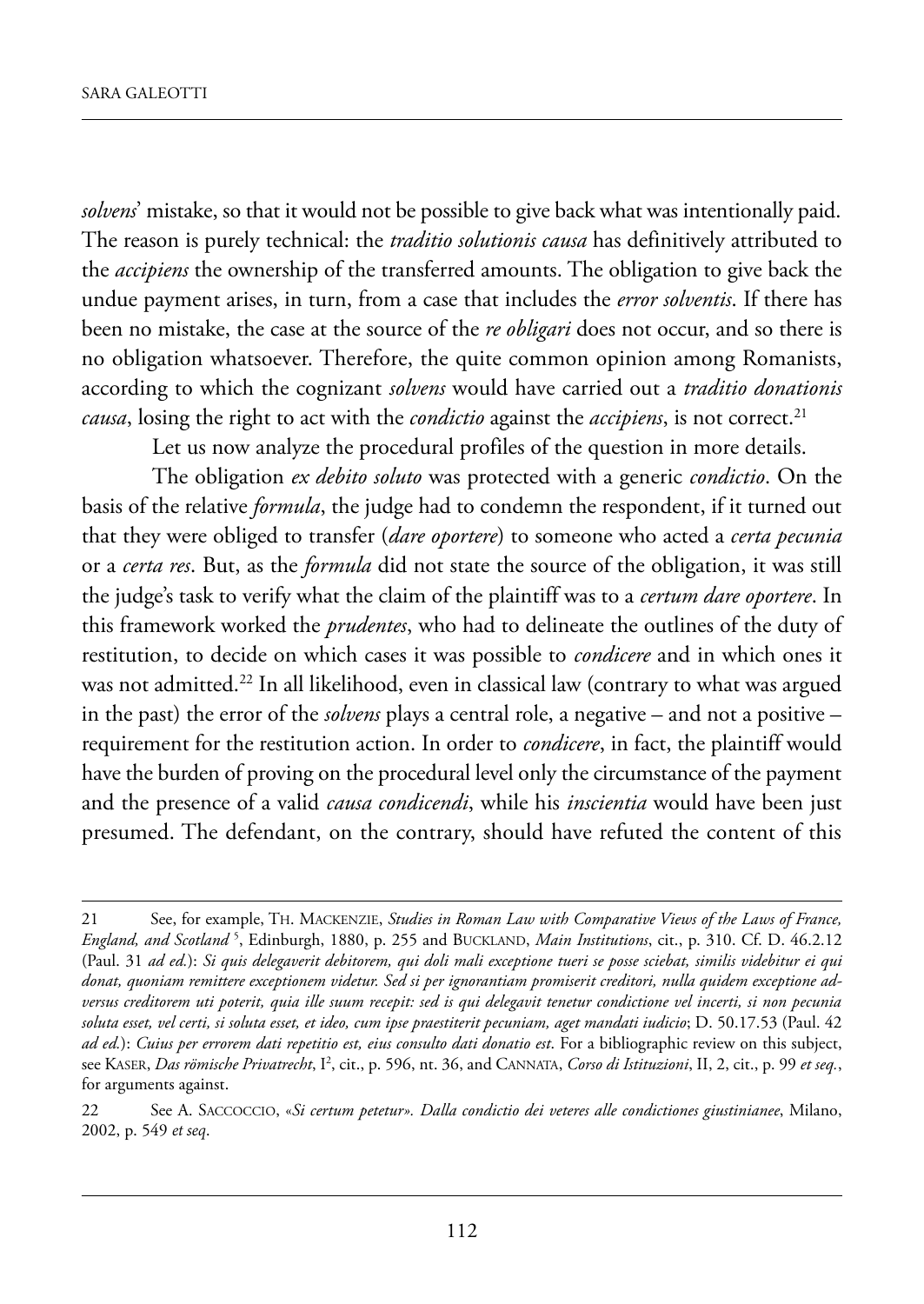assumption, showing that the plaintiff was aware of the non-existence of the debt.<sup>23</sup> We may observe a change in the discipline with Justinian:

d. 22.3.25 pr. (paul. 3 *quaest.*): *et ideo eum, qui dicit indebitas solvisse, compelli ad probationes, quod per dolum accipientis vel aliquam iustam ignorantiae causam indebitum ab eo solutum, et nisi hoc ostenderit, nullam eum repetitionem habere*. 24

from the passage it is clear how the error has become a fundamental requirement of the applicant's claim; it is, in fact, the plaintiff who must prove that his performance took place *per dolum accipientis vel aliquam iustam ignorantiae causam*. it is equally clear that the recognition of the *condictio indebiti* to the *solvens* appears to be subordinated to the requirement of the reasonableness of the error.<sup>25</sup>

The constitution of the emperors Diocletian and Maximian of 294 lays down a principle that will profoundly influence the medieval interpreters:

C. 1.18.10: *Imperatores Diocletianus, Maximianus. Cum quis ius ignorans indebitam pecuniam persolverit, cessat repetitio. Per ignorantiam enim facti tantum repetitionem indebiti soluti competere tibi notum est*. 26

the dichotomy *error iuris/error facti* dominated, in Justinian law, as a norm to identify the cases in which the undue payment cannot be excused, therefore there is no return action. Exemplary in this regard, Paulus' statement in D. 22.6.9 pr. (Paul. *l. sing. iuris et fac. ignor.*), in which the disciplines' differences between error of law<sup>27</sup> and factual

<sup>23</sup> See ZIMMERMANN, *The Law of Obligations*, cit., p. 850.

<sup>24</sup> Therefore, he who alleges that he has paid money which was not due will be required to produce evidence that the said money was paid through the fraud of the party who received it, or on account of some just cause of ignorance, and unless he shows this he will have no right to recover it.

<sup>25</sup> see p. VoCi, *L'errore nel diritto romano*, milano, 1937, p. 129; u. Zilletti, *La dottrina dell'errore nella storia del diritto romano*, milano, 1960, p. 11 *et seq.*, p. 483 *et seq*.

<sup>26</sup> where anyone, who is ignorant of the law, pays money which is not due, he cannot recover it; for you are well aware that only ignorance of fact confers the right to recover money which has been paid when it was not due.

<sup>27</sup> on the *ignorantia iuris* theme, cf. f. Vassalli, *«Iuris et facti ignorantia»*, in id., *Studi giuridici*, iii, 1. *Studi di*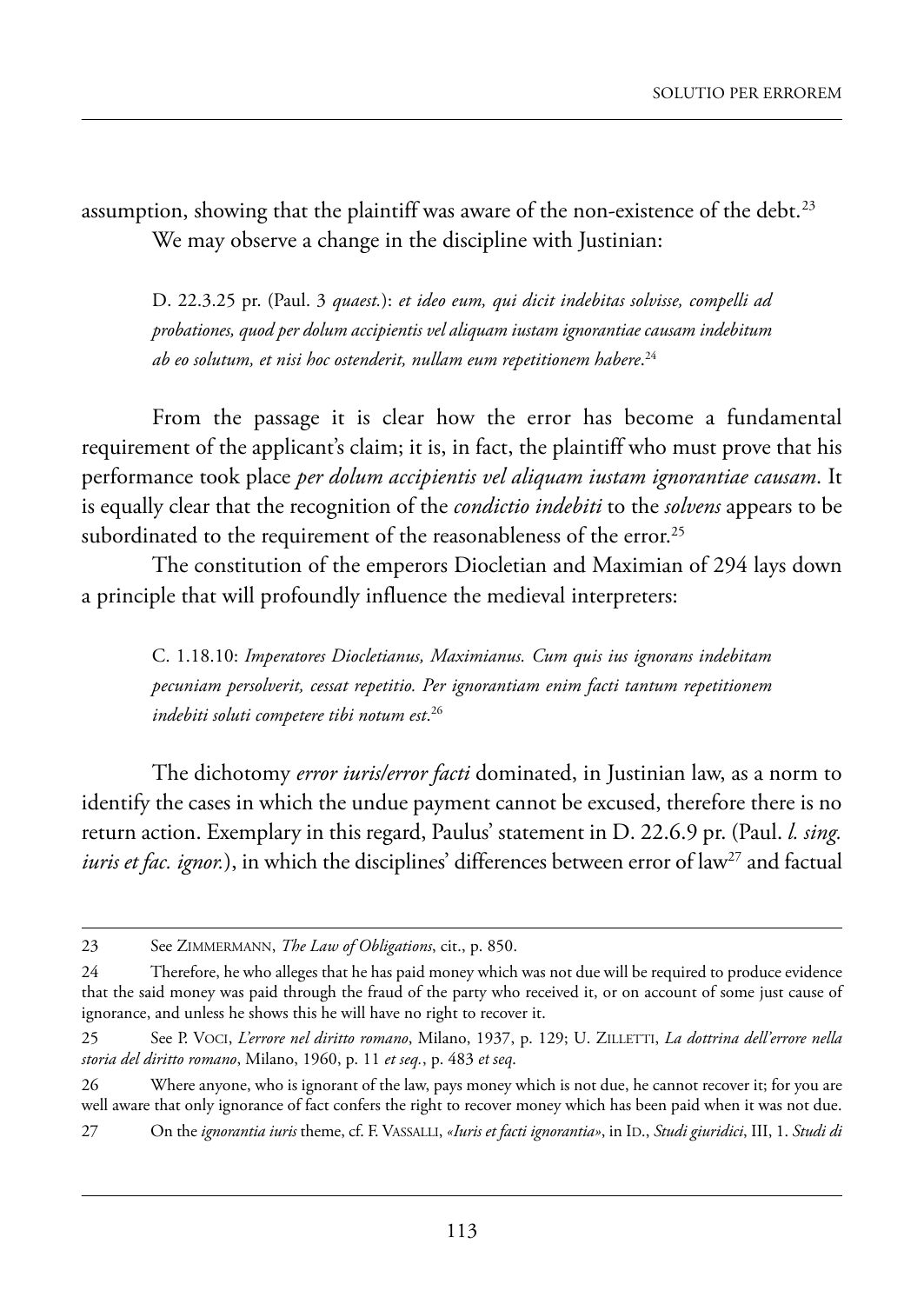error are highlighted: *regula est iurisquidem ignorantiam cuique nocere, facti vero ignorantiam non nocere*.

d. 22.6.9 pr. (paul. *l. sing. juris et fac. ignor.*): *Regula est iuris quidem ignorantiam cuique nocere, facti vero ignorantiam non nocere. Videamus igitur, in quibus speciebus locum habere possit, ante praemisso quod minoribus viginti quinque annis ius ignorare permissum est. Quod et in feminis in quibusdam causis propter sexus infirmitatem dicitur: et ideo sicubi non est delictum, sed iuris ignorantia, non laeduntur. Hac ratione si minor viginti quinque annis filio familias crediderit, subvenitur ei, ut non videatur filio familias credidisse*. 28

although, in all likelihood, the elaboration belongs to the classical jurists, only in the Low Empire the principle *ignorantia iuris nocet* – then accepted in the Justinian Compilation – had maximum application, as a suitable instrument to guarantee the stability of juridical relations and certainty of law.<sup>29</sup> It was nonetheless subjected to exceptions, essentially in consideration of the limited capacity attributed to certain subjects: people under twenty-five years old, women (*propter sexsus infirmitatem*), militaries, countrymen.<sup>30</sup>

*diritto romano (1906-1921)*, milano, 1960, p. 425 *et seq*.; m. sCarlata faZio, v. *Ignoranza della legge (dir. rom.)*, in *Enc. dir.*, 20, milano, 1970, p. 1 *et seq.*; h. kupisZewski, *«Ignorantia iuris nocet»*, in *«Sodalitas». Studi in onore di A. Guarino*, iii, napoli, 1984, p. 1357 *et seq*.; p. Cerami, *«Ignorantia iuris»*, in *Sem. compl. der. rom.*, 4, 1993, p. 57 *et seq*.

<sup>28</sup> The ordinary rule is that ignorance of law injures anyone, but ignorance of fact does not. Therefore, let us examine to what instances this rule is applicable, for it may be stated, in the first place, that minors under twentyfive years of age are permitted to be ignorant of the law; and this also is held with respect to women in certain cases, on account of the weakness of the sex; hence, so long as no crime has been committed, but only ignorance of the law is involved, their rights are not prejudiced. for the same principle, if a minor under the age of twenty-five lends money to a son under his father's control, relief is granted him, just as if he had not lent the money to a son subject to paternal authority.

<sup>29</sup> d. 22.6.2 (ner. 5 *membr*.): *In omni parte error in iure non eodem loco quo facti ignorantia haberi debebit, cum ius finitum et possit esse et debeat, facti interpretatio plerumque etiam prudentissimos fallat*. Cf. VoCi, *L'errore*, cit., pp. 226 *et seq*.; V. sCarano ussani, *L'utilità e la certezza. Compiti e modelli del sapere giuridico in Salvio Giuliano*, milano, 1987, p. 83 s. and nt. 108.

<sup>30</sup> C.Th. 2.16.3; D. 2.5.2.1, D. 2.13.1.5, D. 25.4.1.15, D. 22.6.9 pr., D. 22.6.9.1; C. 1.18.1, C. 9.23.5, C. 6.9.8.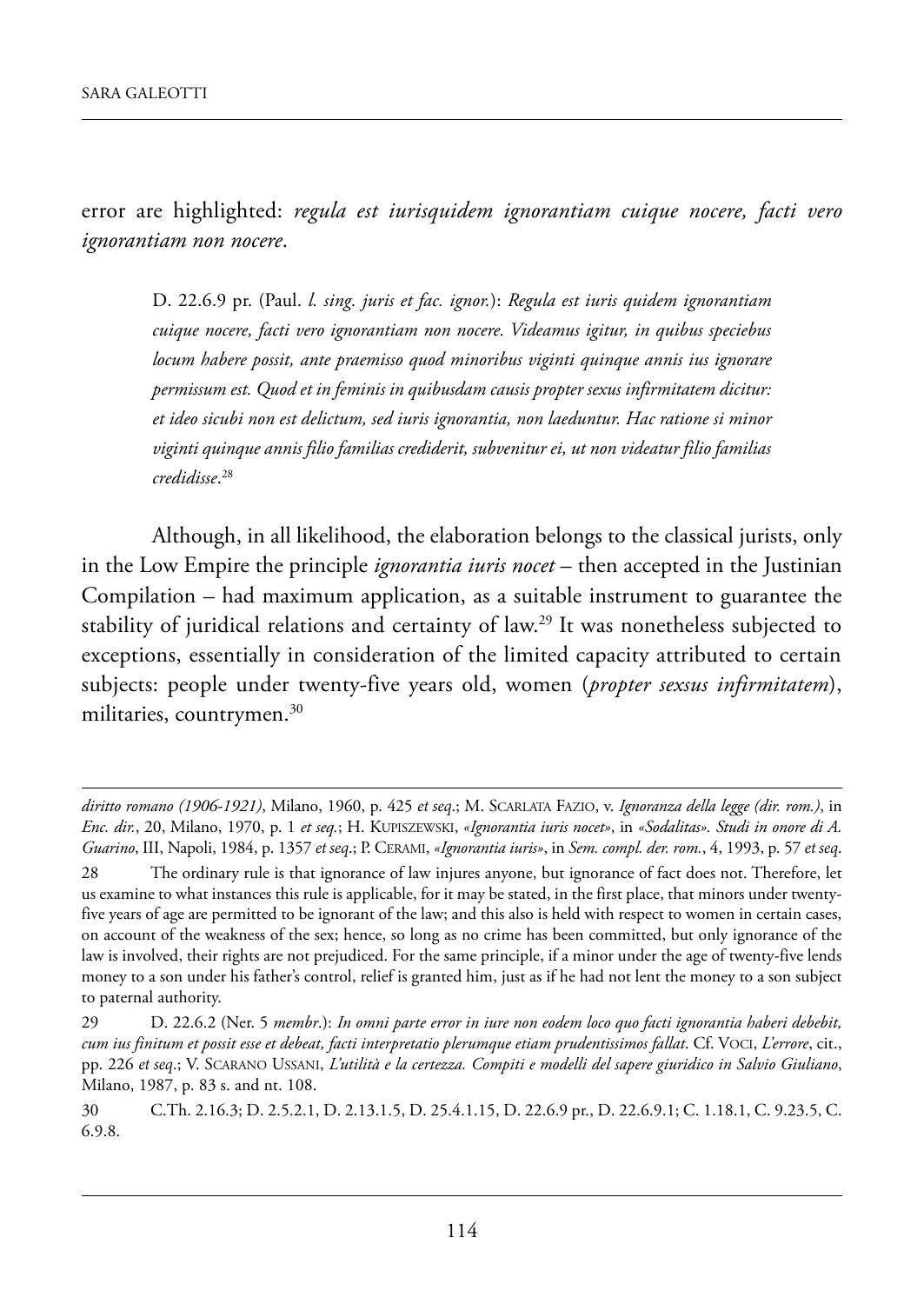On the other hand, the assessment of the *error facti* was different. In the conception of classical jurists, the error of fact was the total or partial ignorance of a factual circumstance that had determined the conclusion of the bargain; as such, it therefore affected and characterized the desire to perform the act or the deal. in the specific case of *indebiti solutio*, the mistake of the *solvens* is what is defined as a significant error of the will (or presumed error). in fact, on the one hand, there was the agent's willingness to pay the due amount and, on the other, the unwillingness to perform an act of liberality. The classical jurists and the Justinian compilers assumed that, if the mistake that had led the *solvens* to pay had been an *error facti*, it could be allowed to reclaim the debts.<sup>31</sup> The Byzantines positively considered the *error iuris* inexcusable and, therefore, the payment made was unrepeatable due to an error of law. The position taken by the classical jurisconsults, conversely, is doubtful in this regard, due to the manipulation of the texts by the Justinian's commissioners.<sup>32</sup>

On the subject, I will briefly discuss only the thought of Labeo.

d. 22.6.9.2 (paul. *l. sing. juris et fac. ignor.*): *Sed facti ignorantia ita demum cuique non nocet, si non ei summa neglegentia obiciatur: quid enim si omnes in civitate sciant, quod ille solus ignorat? Et recte Labeo definit scientiam neque curiosissimi neque neglegentissimi hominis accipiendam, verum eius, qui cum eam rem ut, diligenter inquirendo notam habere possit.* 3. *Sed iuris ignorantiam non prodesse Labeo ita accipiendum existimat, si iuris consulti copiam haberet vel sua prudentia instructus sit, ut, cui facile sit scire, ei detrimento sit iuris ignorantia: quod raro accipiendum est*. 33

<sup>31</sup> see VoCi, *L'errore*, cit., p. 130 *et seq*.

<sup>32</sup> see Zilletti, *La dottrina*, cit., p. 216 *et seq*., p. 483 *et seq*.; Zimmermann, *The Law of Obligations*, cit., p. 850 *et seq.*

<sup>33</sup> ignorance of the fact, however, does not injure anyone unless he should be guilty of gross negligence; for example, what if everyone in the town knew what he alone does not? labeo very properly says that neither the knowledge of the most inquisitive, or the most negligent man, should be understood to be meant, but that of him who can obtain it by diligent inquiry. 3. labeo, however, thinks that ignorance of the law ought not to be considered excusable unless the party should not have access to a magistrate, or is not intelligent enough to easily ascertain that ignorance of the law is a detriment to him, which is very rarely the case.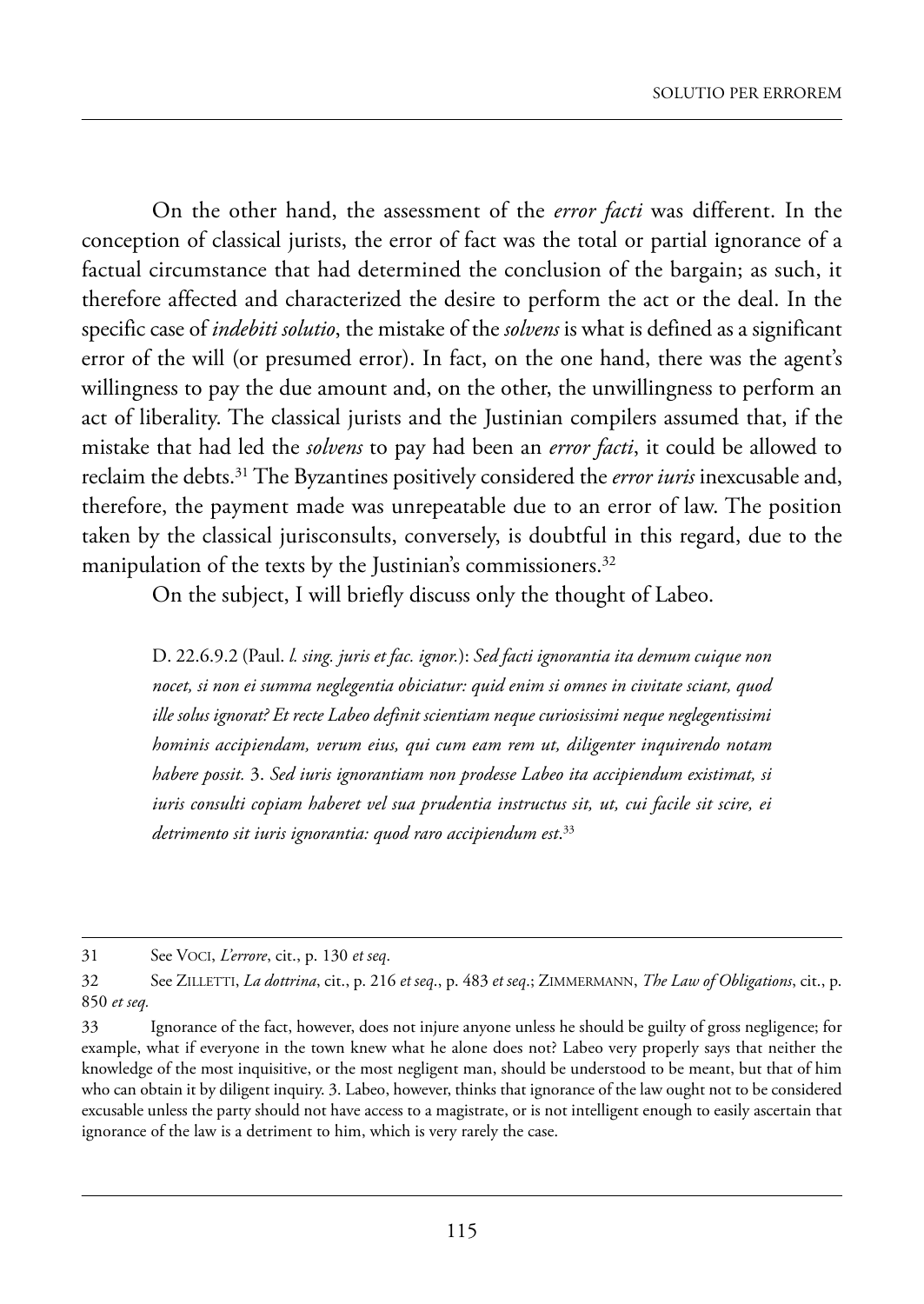two centuries before paulus tempered the principle *ignorantia iuris nocet* with the exceptions mentioned above, the Augustan jurist seems to go even further, stating that the *ignorantia iuris* should only harm those who can avail themselves of legal assistance (or if they are law expert themselves). in other words, labeo would recognize the operation of the rule only in those cases where the law's mistake could have been reasonably avoided. the position of the jurist is not without implications concerning also the evaluation of the incidence of the error of fact: if, in fact, it is fair that the *solvens* does not receive an injustice from his *ignorantia iuris*, if it could not be avoided even with a conscientious behavior, just as reasonable is that the *condictio* is denied in those cases in which the *error facti* is attributable to his serious negligence.<sup>34</sup>

so, just to summarize, the payment had to have taken place *solvendi animo per errorem*, that is, under the impression that the performance was owing. where the party's mistake was an *error iuris*, that is a mistake of law, the party could not, as a general rule, have reclaimed either. Thus, in principle, he could have recovered the performance only if he had performed as a result of an *error facti*, a factual mistake. moreover, this was only the case if such *error facti* was a *iustus error*, that is a reasonable mistake. in certain cases of complicated legal questions and where the payer was a woman, soldier or ignorant rustic, an *error iuris* was no bar to the institution of the *condictio indebiti*; in short, an *error iuris* was accepted as a *iustus error* in specific cases.

the idea that the repeatability of what is paid can be conditioned by the *solvens'* behavior, in particular by the excusability of its mistake, will strongly influence the thinking of the seventeenth-century jurisprudence and still echoes today in the juridical administration of the *condictio indebiti* in South African law.<sup>35</sup>

<sup>34</sup> See ZILLETTI, *La dottrina*, cit., p. 254 *et seq*.; KASER, *Das römische Privatrecht*, I<sup>2</sup>, cit., p. 242; ZIMMERMANN, *The Law of Obligations*, cit., p. 604 *et seq.*; l.C. winkel, *Mistake of law: English and Roman comparisons*, in w.J. swadling (ed.), *The Limits of Restitutionary Claims. A Comparative Analysis*, london, 1997, p. 244 *et seq.* and nt. 3, p. 247; SCOTT, *The Requirement of Excusable Mistake*, cit., p. 829 and nt. 7.

<sup>35</sup> see sCott, *The Requirement of Excusable Mistake*, cit., pp. 839-851; ead., *Unjust Enrichment in South African Law. Rethinking Enrichment by Transfer*, oxford-portland, 2013, p. 4 *et seq*.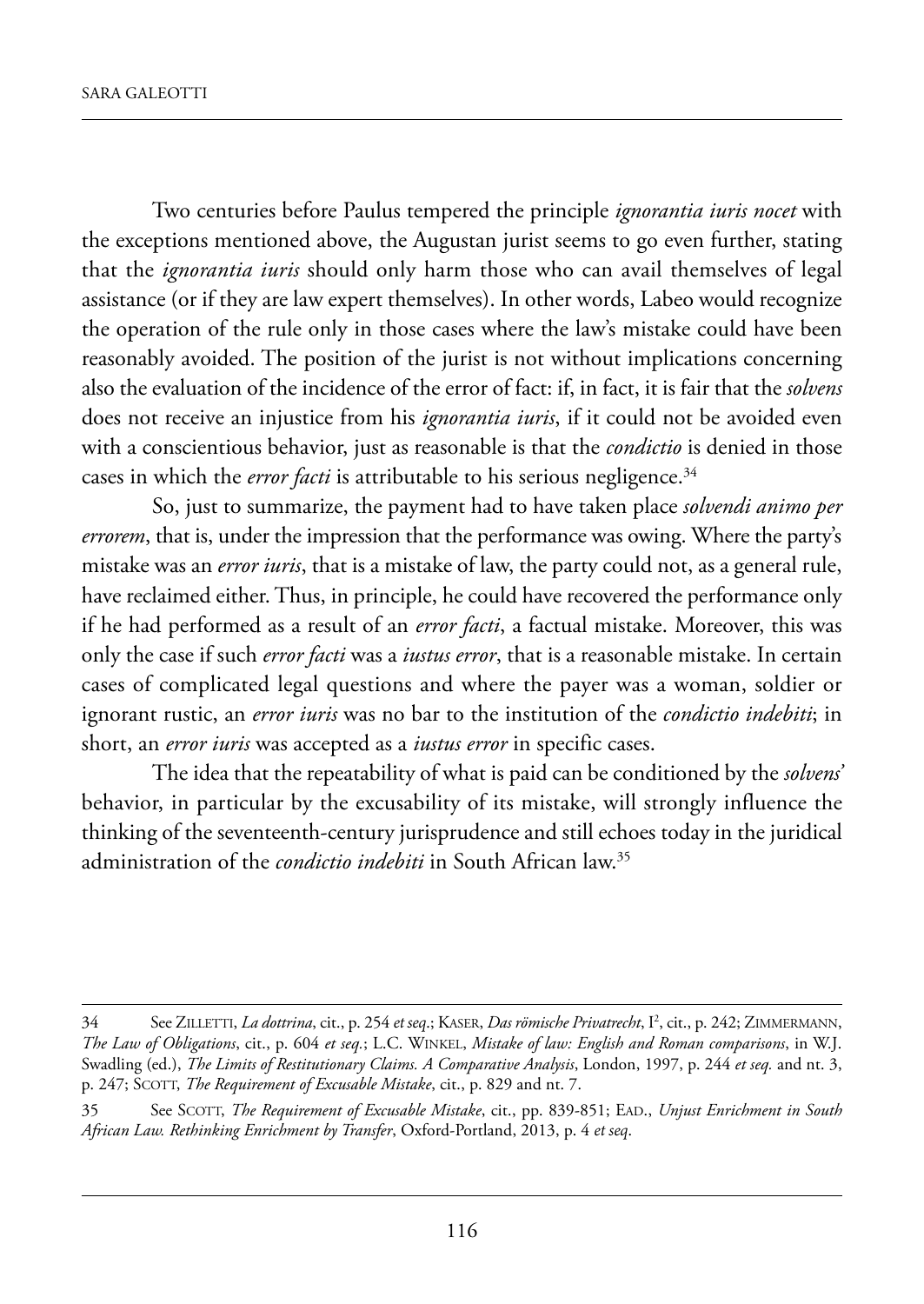### *3. Considerations about the error in the Medieval Roman law*

In the Middle Ages, Glossators and Commentators were above all interested in the *solutio* due to error of law. In the theoretical construction of Medieval authors, the *ignoratia iuris civilis* could be relied upon, if it prevented from suffering damage, while no emphasis was *in lucro captando*. in fact, as the assumption of the *condictio indebiti* was satisfied in the absence of a reason that legitimized the *accipiens* to withhold an enrichment unfairly achieved through an unwary *solvens*, it could not be judged *bonum et aequum* subordinating the remedy to the application of the principle *ignorantia iuris non excusat*. 36

the *interpretatio* relating to the payment by error of law is rooted in the *Glossa* of accursio, where a classification of the hypotheses of undue is proposed that, abiding by the *bonum et aequum*, should have clarified the limits of interference of the principle *ignorantia iuris non excusat* in the applicative sphere of the *condictio*. it should also be noted that the mistake is an essential precondition for the reimbursement (the consciousness of the *solvens* of paying what is not due is, in fact, equated to a donation in order to make the credit stable) and the only effective way to assess whether or not to grant the *condictio indebiti* is identifying the justification, natural or civil, of the payment. The principle of non-excusability of the mistake of law is in fact negligible in itself, it is rather used for the sole purpose of highlighting the natural obligation's capability for the attribution's solidity.37 to affirm that the *solvens*, believing a civil obligation to be only a natural one, does not deserve repetition because such *error iuris* cannot be excused, is equivalent to say that the natural obligation is in itself suitable to justify the attribution. In essence, considering *bonum et aequum* that the *solvens* can repeat patrimonial attributions received from the *accipiens* without reason, there is no doubt that the *ignorantia iuris* is in itself unfit to justify and stabilize this payment.<sup>38</sup>

such an approach, which strongly marks the so-called *mos italicus*, is however

<sup>36</sup> see Zimmermann, *The Law of Obligations*, cit., p. 608; a. d'anGelo, *L'errore senza rimedio*, milano, 2006, pp. 123-142.

<sup>37</sup> see e. Cortese, v. *Errore (dir. interm.)*, in *Enc. dir.*, 15, milano, 1966, pp. 236-246; Zimmermann, *The* Law of Obligations, cit., p. 868 et seq., p. 873; D'ANGELO, L'errore, cit., pp. 140-142.

<sup>38</sup> see d'anGelo, *op. loc. ult. cit*.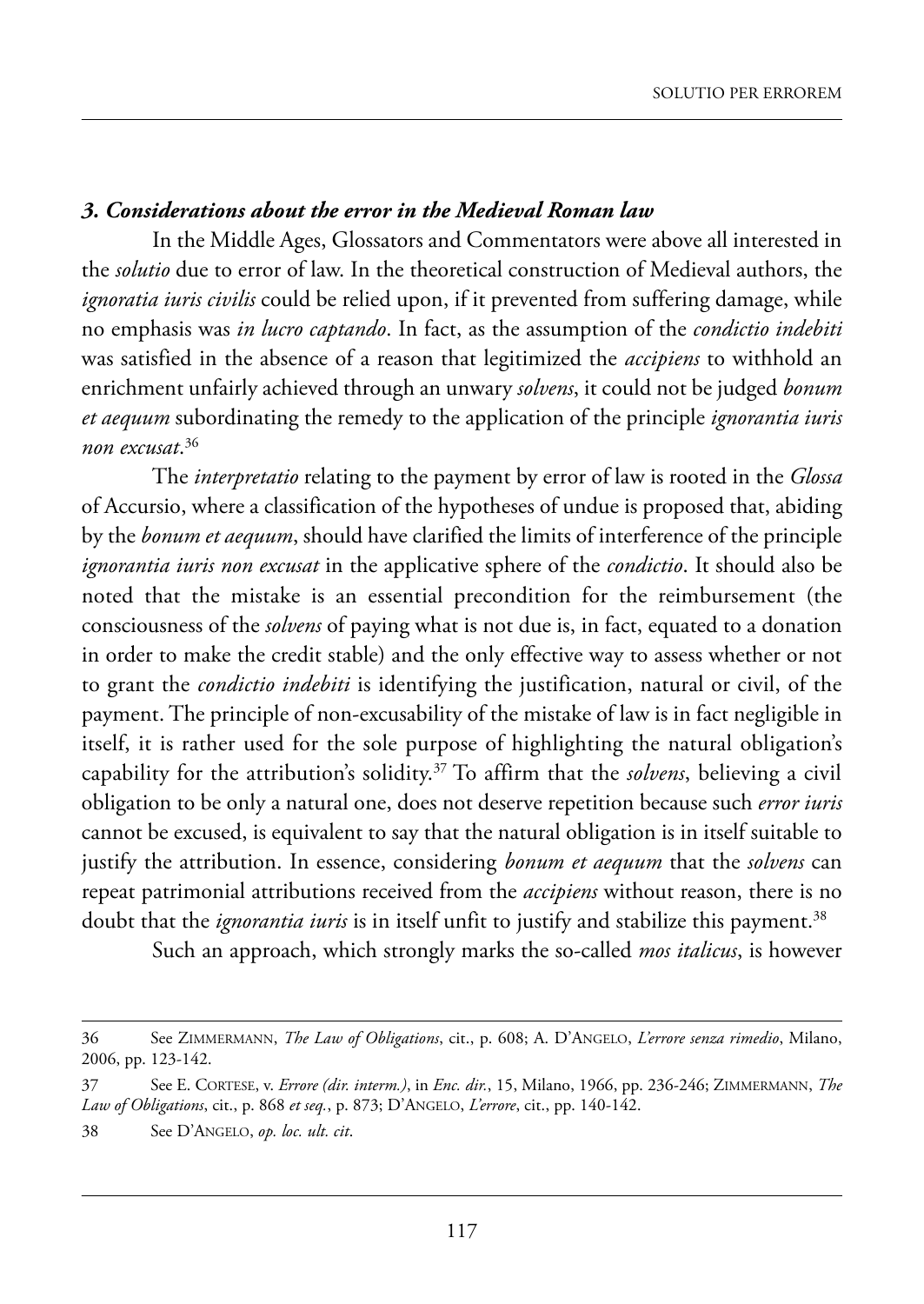criticized by the *Culti*, which reiterate the idea, setting out from C. 1.18.10 and based on the rigid *error iuris/error facti* opposition, that the error of law is never excusable: considering that the *solvens* voluntarily gives away his own money not only when he pays a debt, but also when he makes an undue payment; assuming, therefore, that some stability must be recognized to a spontaneous patrimonial attribution, although not properly justified, the concession of the restoring remedy must be evaluated as a special favor of equity, therefore denied in the case of error of law (because it is an inexcusable behavior). The erroneous assumption of the existence of a debt rises, then, from a mere 'supposed cause' to reason of the stability of the attribution and preclusive element of the *condictio* itself.39

the principle *ignorantia iuris non excusat* is reiterated with particular force by the Dutch jurist Johannes Voet, who embraces an even more extreme interpretation of D. 22.6. He states, in fact, that even in the case of *error facti*, the recognition of the *condictio* to the *solvens* must be subordinated to the excusability of his error. As for the error iuris, it would always be an inexcusable fault.<sup>40</sup>

In the *usus modernus pandectarum*, in which both stances are present, some authors begin to replace the term *ignorantia* with *error* and, because of the resulting contrast between *ignorantia iuris* and *ignorantia facti*, they definitively open the way to a new direction. After about five hundred years of doctrinal dispute, Augustin Leyser, with the distinction between *ignorantia vincibilis* and *ignorantia invincibilis*, makes the principle of excusability of error the main condition for determining whether the *condictio indebiti* should be granted or not to *solvens*. 41

Starting from the nineteenth century, it is the German Historical School that absorbed these influences: for example, savigny believes that, although in principle the *condictio indebiti* must always be granted in case of error, it cannot assist the *solvens*

<sup>39</sup> see maCkenZie, *Studies in Roman Law*, cit., p. 256; Zimmermann, *The Law of Obligations*, cit., p. 869; d'anGelo, *L'errore*, cit., pp. 142-151, 162 *et seq*.; sCott, *The Requirement of Excusable Mistake*, cit., p. 830.

<sup>40</sup> See MACKENZIE, *op. loc. ult. cit.*; ZIMMERMANN, *The Law of Obligations*, cit., p. 869 and nt. 210; D'AN-GELO, L'errore, cit., pp. 154 et seq.; SCOTT, The Requirement of Excusable Mistake, cit., p. 830.

<sup>41</sup> Zimmermann, *The Law of Obligations*, cit., p. 870; sCott, *The Requirement of Excusable Mistake*, cit., p. 830 *et seq.*, nt. 23.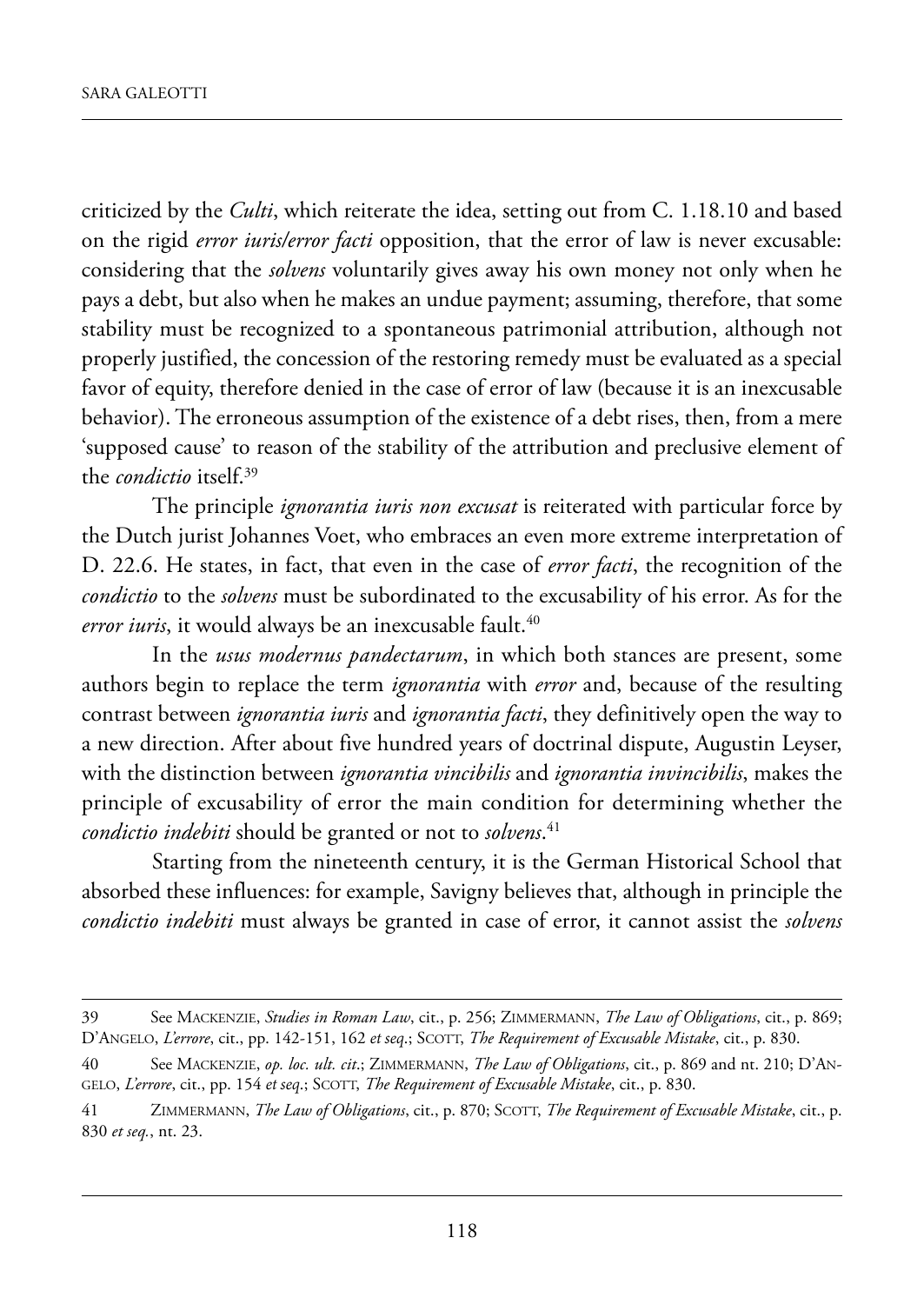incase of an inexcusable one (*verschuldeten*). the reasons for this orientation must be sought in an equitable principle: it is right to recover what was paid for by mistake (*Begünstigung aus Billigkeit*), but it would be unfair to allow it to those who made a mistake for their negligence. Years later Vangerow will formulate the theory in even more general terms, affirming that repeatability can be granted only in the case of un excusable error, but without any distinction between factual error and error of law.<sup>42</sup>

Despite the general favor shown to this approach in the Germanic area, the *Bürgerliches Gesetzbuch* (BGB) compilers will however prefer a discipline closer to classical Roman law, abolishing the principle of excusability and the distinction between factual error and error of law.

## *4. Beyond the Romanist tradition: comparative profiles*

Let's now see how this long interpretative procedure has affected the discipline of restorative remedies in some of the main contemporary law systems.

Traditionally the prerequisites for regaining an undue payment are identified in the characteristic, in its being unjustified and in the mistake of the *solvens*. In addition to these traits, french scholars also added an evaluation of the excusability of the error of those who proceeded to an unjustified fulfillment: it was believed, in fact, that every time the transfer of wealth was due to a serious negligence of the impoverished, it could not be considered without cause, and so the consequent impossibility of restorative remedies.<sup>43</sup>

The 1865 Italian Civil Code (c.c.) found in the mistake of the *solvens* (Art. 1145) a necessary requirement for the recognition of the reclaim action. The doctrine and the jurisprudence both agreed in believing that the proof of the error was essential to obtain the restitution of what was unduly paid. In the current Italian law, the undue payment discipline is articulated differently depending on whether it is an objective or subjective undue. In the first case, despite what was configured in the 1865 Code, there are only two prerequisites for reacquiring what was unduly paid: the making of a

<sup>42</sup> see maCkenZie, *Studies in Roman Law*, cit., p. 256 s.; d'anGelo, *L'errore*, cit., p. 159 *et seq.*; sCott, *The Requirement of Excusable Mistake*, cit., p. 831 *et seq.*

<sup>43</sup> see. p. Gallo, *Introduzione al diritto comparato*, ii. *Istituti giuridici* <sup>3</sup> , torino, 2018, p. 389.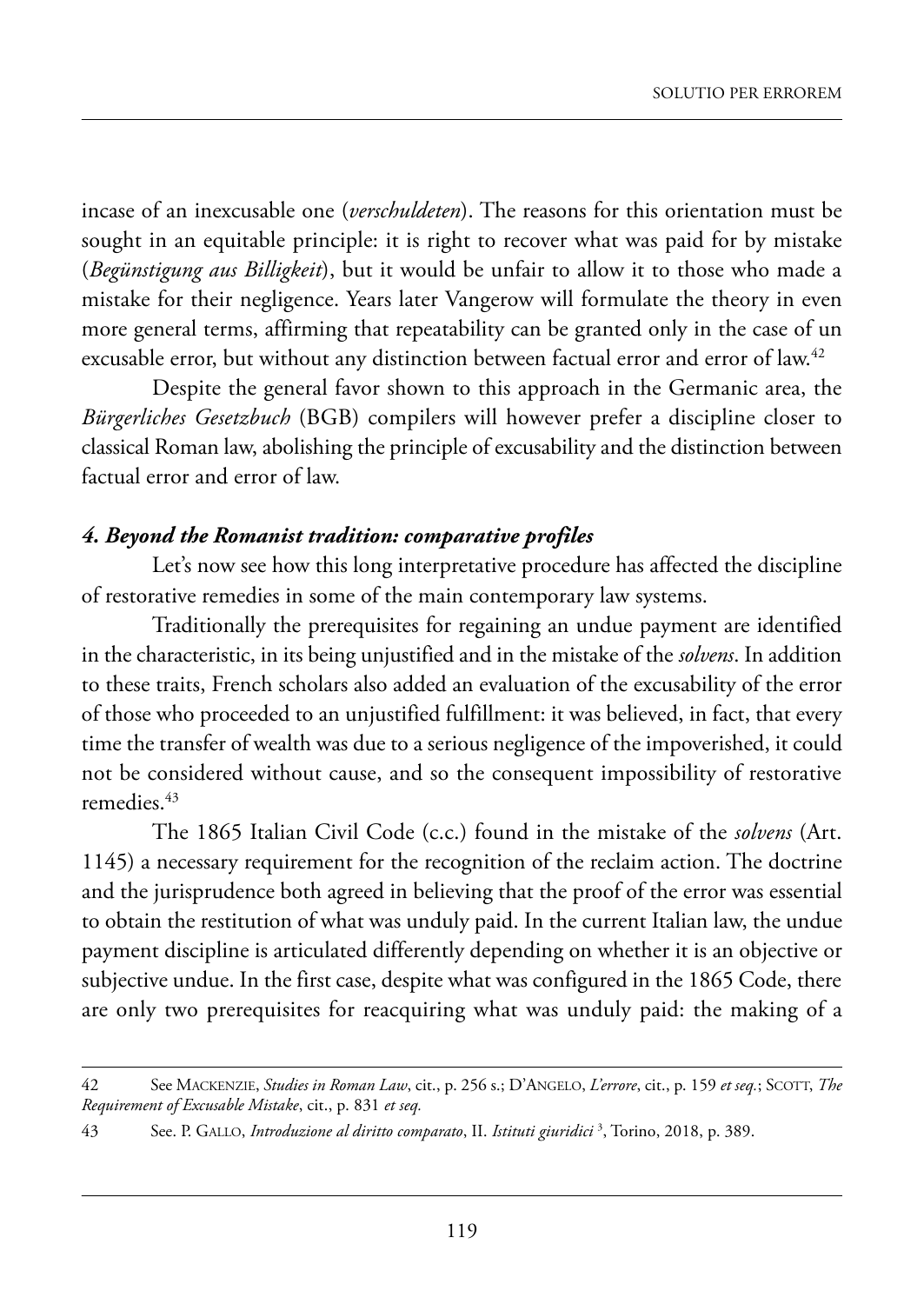payment and the lack of the corresponding obligation. The subjective condition of ignorance on the part of the *solvens* about the non-existence of the obligation has disappeared. Article 2033 c.c. in fact begins by simply stating that «those who made an undue payment have the right to get back what they unduly paid».<sup>44</sup>

The irrelevance of the *solvens* error pursuant to Art. 2033 of the Civil Code constitutes a significant trend reversal to the dominant opinion under the Napoleonic Code and under the 1865 Civil Code, according to which a payment made by a *solvens* aware of the non-existence of the debt was the same as a donation. The 1942 Civil Code seems to have embraced the idea that it is arbitrary to deduce there is a state of willingness from a mere intellectual state. Therefore, the *scientia indebiti* does not allow us to presume the *animus donandi*, and can undoubtedly coexist with the decision to assume, albeit temporarily and with the implicit clause to repeat the *solutio*, the position of the fulfilling debtor. if anything, it will be up to the *accipiens* to provide the proof that the payment was made in a spirit of generosity or in fulfillment of a natural obligation or on the basis of a contractual obligation. howbeit, the system does not allow the mere intellectual ability of the *solvens* to constitute a valid justification for not fulfilling the debt: to be able to recover what unduly paid, the author of the payment just needs to prove the nonexistence of the debt, because the objective illicit is based only on the lack of foundation of the patrimonial shift as such.<sup>45</sup>

The psychological element, however, becomes relevant again in the subjective debts' topic pursuant to Article 2036 of the Civil Code, enforceable in the case that a person mistakenly pays someone else's debt.

In this case, in order for the *solvens* to be able to recover the amount paid, it is

<sup>44</sup> see: m. pesCatore, *Filosofia e dottrine giuridiche*, i, torino, 1881, p. 253 *et seq.*; a. namias, *Contributo alla teoria della ripetizione dell'indebito*, in *Arch. giur.*, 45, 1890, p. 104 *et seq.*; G. paCChioni, *I quasi contratti e l'azione di arricchimento ingiustificato*, padova, 1935, p. 225 *et seq.*; l. Caliendo, *Dell'errore del «solvens» nella ripetizione dell'indebito*, in *Ann. Dir. Comp. St. Leg.*, 12, 2, 1935, p. 49; e. mosCati, v. *Indebito (pagamento e ripetizione dell')*, in *Enc. dir.*, 13, milano, 1971, p. 86; u. BreCCia, *La ripetizione dell'indebito*, milano, 1974, p. 30 *et seq*.; p. Gallo, *Arricchimento senza causa e quasi contratti (i rimedi restitutori)*, in *Tratt. Sacco*, torino, 1996, p. 121; p. Cisiano, *Questioni vecchie e nuove in tema di ripetizione di indebito oggettivo*, in *Giur. it.*, 2000, p. 54; f. roCChio, *Errore e onere della prova nella ripetizione dell'indebito*, in *Riv. dir. civ.*, 6, 2010, p. 846 *et seq*.

<sup>45</sup> see roCChio, *Errore e onere della prova*, cit., pp. 848-852.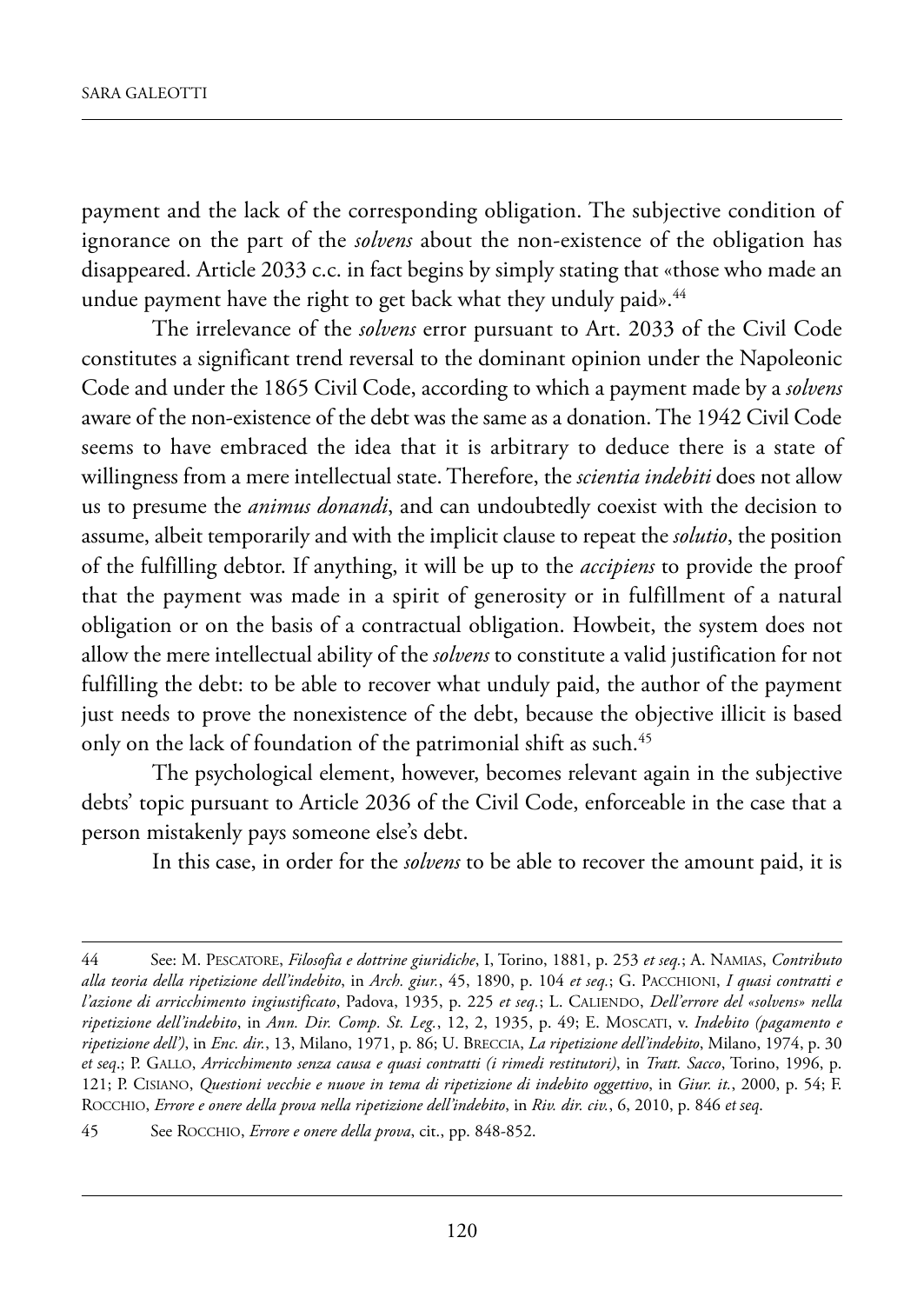necessary that at the time the payment was made in an excusable error condition. it is clear why the law grants the action only if the payer is in error; the creditor, in fact, is really owed money, and thus has achieved what is due to him; only an excusable error (therefore not dependent on grave negligence) could justify the recovery of the amount paid; on the other hand, if the error is not excusable, it does not seem fair to penalize the creditor who, as things stand, had just received what is rightfully his; it is the false debtor, consequently, who will have to turn to the true debtor to be refunded.

in the outlined perspective, the responsibility of the *accipiens indebiti* creates the conditions suitable to exclude a recovery, as for example that the payment was made on the basis of a solid contractual obligation, in fulfillment of a natural obligation, or in a pure spirit of generosity. As we will see, the most recent developments show a clear tendency to lessen the error relevance in other legal systems too. from this point of view, therefore, it can be said that the discipline outlined by Art. 2033 of the Civil Code is at the forefront in Europe.<sup>46</sup>

Traditionally, in common law countries the rule governing the recovery of undue payments is very clear: the inexistence of the debt is not sufficient, the proof of the error of the *solvens* is also required.<sup>47</sup> In particular, at first, only a fundamental or basic error could give rise to the restoring remedy, as Baron Bramwell's famous *dictum* in *Aiken v. Short* (1856)<sup>48</sup> reminds us:

*«*in order to entitle a person to recover back money paid under a mistake of fact, the mistake must be as to a fact which, if true, would make the person paying liable to pay the money; not where, if true, it would merely make it desirable that he should pay the money*»*.

a further limitation to the possibility of recovering consisted in the exclusion of the obligation to return if the error had been due to the negligence of the subject

<sup>46</sup> See GALLO, *Introduzione al diritto comparato* II<sup>3</sup>, cit., p. 390.

<sup>47</sup> see maCkenZie, *Studies in Roman Law*, cit., p. 257; Gallo, *op. loc. ult. cit*.

<sup>48</sup> see a. tettenBorn, *Law of Restitution in England and Ireland* <sup>3</sup> , london-sidney, 2002, p. 26 *et seq.*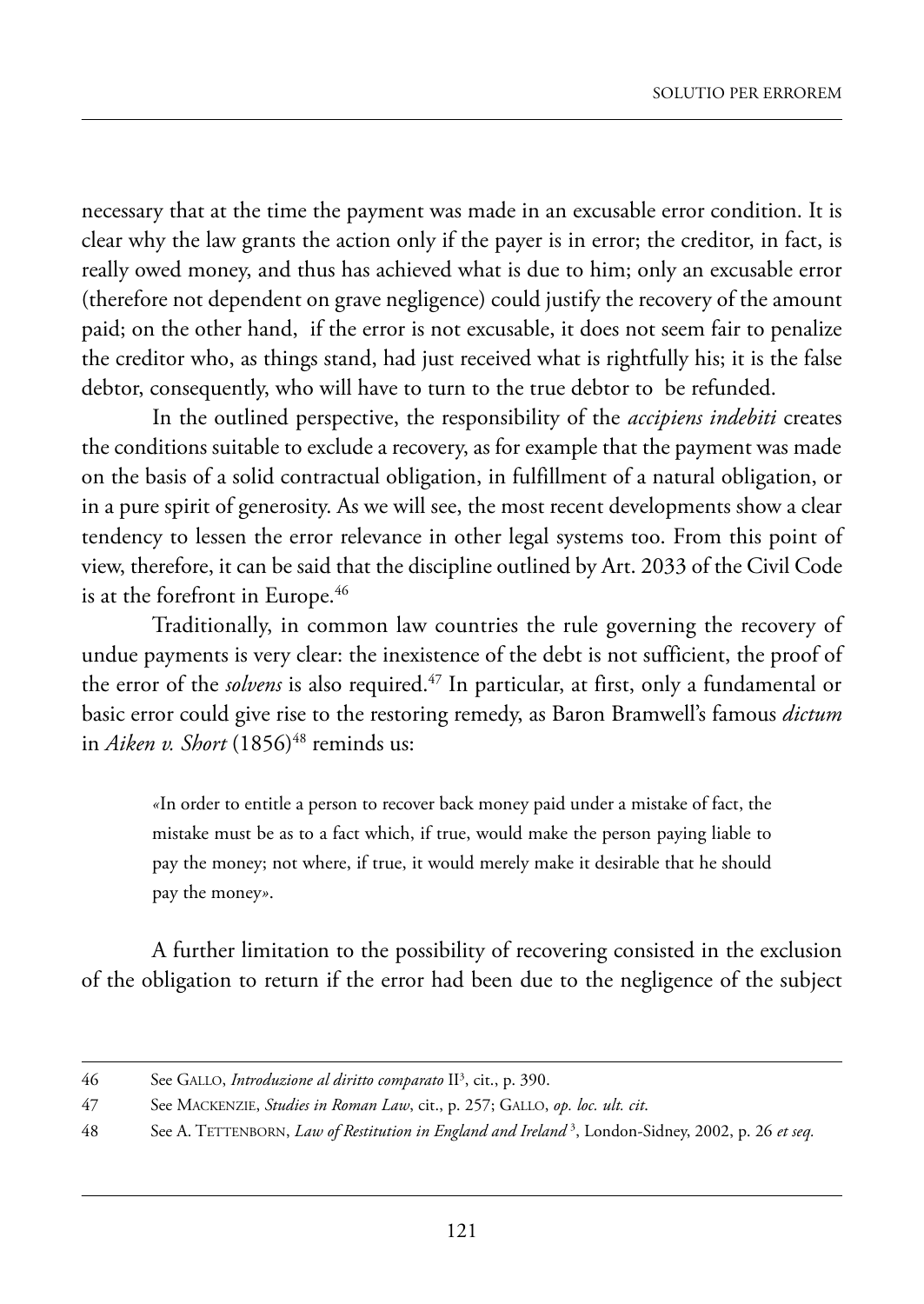who made the payment, as Baron Parke recalls, in the *Kelly v. Solari* (1841):<sup>49</sup>

«[if the money] is paid under the impression of the truth or a fact which is untrue, it may, generally speaking, be recovered back, however careless the party paying may have been, in omitting to use due diligence to inquire into the fact. In such a case the receiver was not entitled to it, nor intended to have it».

however, starting from the jurisprudence of the 1970s we can notice a gradual reduction in the relevance of the *mistake*. 50

The case *Barclay's Bank Ltd. v. W. J. Sims & Sons* (1979)<sup>51</sup> states the principle according to which

«if a person pays money to another under a mistake of fact which causes him to make a payment, he is prima facie entitled to recover as money paid under a mistake of fact».

a 1993 decision by the english house of lords (*Woolwich Equitable Building Society v. Inland Revenue Commissioners*) then established that the recovery of unduly paid taxes should not be subject to proof of the error.<sup>52</sup> In this perspective, if a company makes undue payments in order to avoid bad publicity, or to avoid the imposition of penalties connected with late payment, it is entitled to get back its money even if, at the time of payment, it was perfectly aware of the undue nature of the taxation. In this case, recovery cannot be excluded because it is easily understandable that whoever makes the undue payment of a tax is not in any case moved by a generous intent.

In the end it is clear that the error requirement tends to blend in England too, while solutions comparable to those established in our 1942 Civil Code are set. Also the

<sup>49</sup> see p. Birks, *The Foundations of Unjust Enrichment: Six Centennial Lectures*, wellington, 2002, p. 7 *et seq.*

<sup>50</sup> see d'anGelo, *L'errore*, cit., p. 200 *et seq*.

<sup>51</sup> See P. BIRKS, *An Introduction to the Law of Restitution*, Oxford, 1985, p. 150 *et seq.* 

<sup>52</sup> See A.S. BURROWS-E. MCKENDRICK-J. EDELMAN, *Cases and Materials on the Law of Restitution*, New York, 2005, p. 625 et seq.; GALLO, *Introduzione al diritto comparato* II<sup>3</sup>, cit., p. 391.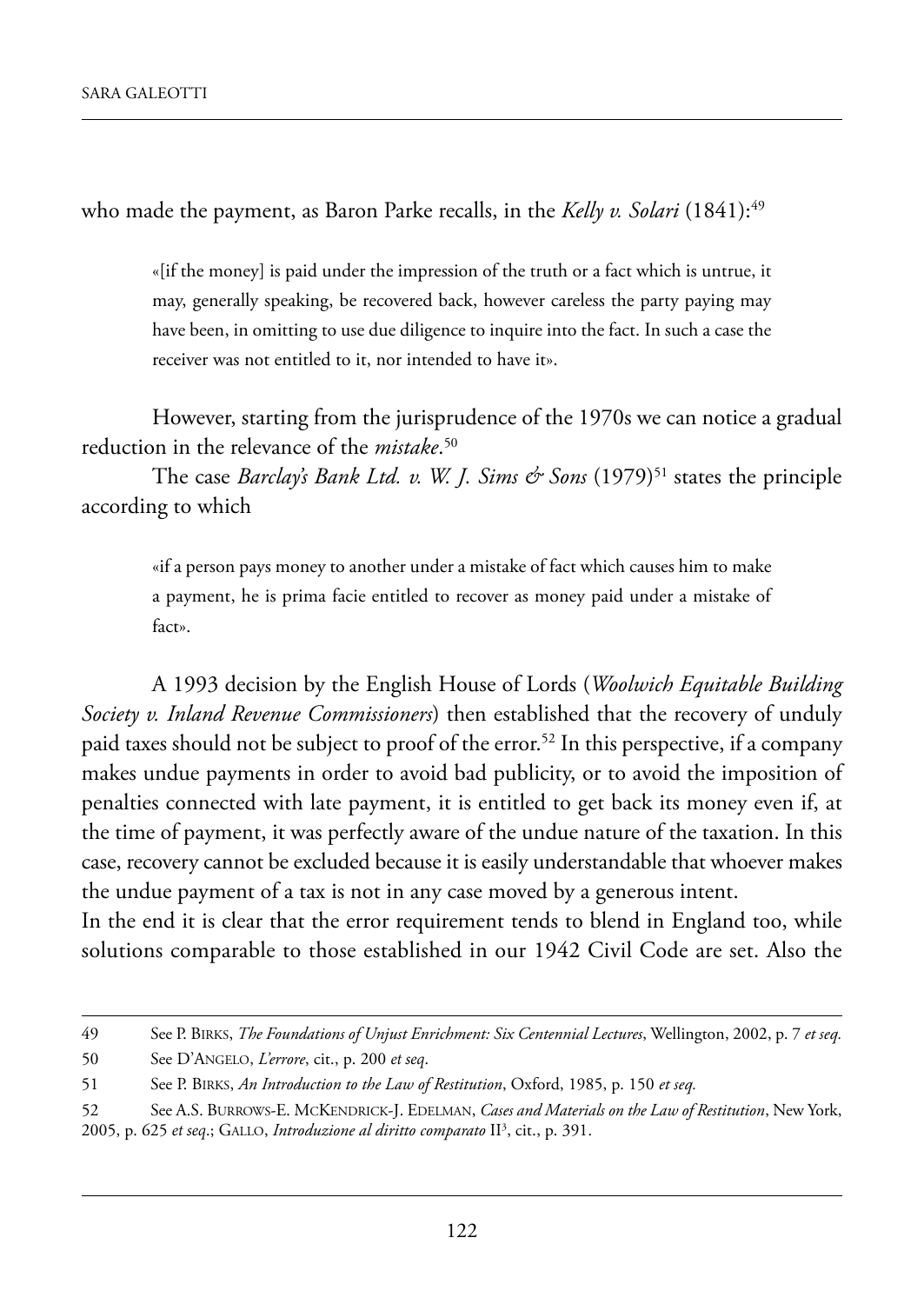traditional rule of the *mistake of law* (*ignorance of the law is no excuse*) now appears limited to a small circle of cases, which surprisingly coincide with those excluded from the restitution remedy in the civil law countries too.<sup>53</sup>

in Germany it is the legislation itself that asks for proof of the *solvens*' mistake in order for them to get back what was paid without cause  $(\S 814 BGB)$ .<sup>54</sup> However, for a long time, the jurisprudence has attenuated the condition's relevance, essentially reversing the burden of giving proof: it is therefore not the plaintiff who has to prove he misguidedly paid, but it will be the defendant who will have to demonstrate how, at the time of payment, the *solvens* was aware of the absence of the obligation, thus he had voluntarily fulfilled, perhaps driven by a munificent intent or by any other factor suitable to justify the money withholding.<sup>55</sup>

Useful indications in the sense of a gradual decrease in the relevance of the mistake also derive from the 1992 new Dutch Code, which, for the purpose of recovering the undue payment, no longer refers to the proof of error (Art. 6:203).

As anticipated, before the 2016 reform the relevance of the error in French law was still considerable. The Napoleon Code seemed to have a strictly objective conception of the undue payment by not requiring proof of the error for the purpose of restitution, just stating that any undue payment had to be reversed (Art. 1235). Proof of the error was required only in matters of subjective undue (Art. 1377).

Immediately after the Code issuing, the doctrine and jurisprudence had, however, brushed up the so-called '*condition d'erreur*', in compliance with the *ius commune* – and ultimately Roman – tradition, according to which the conscious payment of a non-existent debt would have been equatable with a donation. in this perspective, despite what affirmed in the Code's section, error's proof became again an essential requirement for the purposes of restoring the undue debt. As expected, all this has had consequences: subordinating the restoring of the undue payment to the evidence of the

<sup>53</sup> GALLO, *Introduzione al diritto comparato* II<sup>3</sup>, cit., p. 391.

<sup>54</sup> *Bürgerliches Gesetzbuch (BGB)* § 814 (*Kenntnis der Nichtschuld*): *Das zum Zwecke der Erfüllung einer Verbindlichkeit Geleistete kann nicht zurückgefordert werden, wenn der Leistende gewusst hat, dass er zur Leistung nicht verpflichtet war, oder wenn die Leistung einer sittlichen Pflicht oder einer auf den Anstand zu nehmenden Rücksicht entsprach*.

<sup>55</sup> see d. Gerota, *La théorie de l'enrichissement sans cause dans le Code civil allemand*, paris, 1925, p. 175.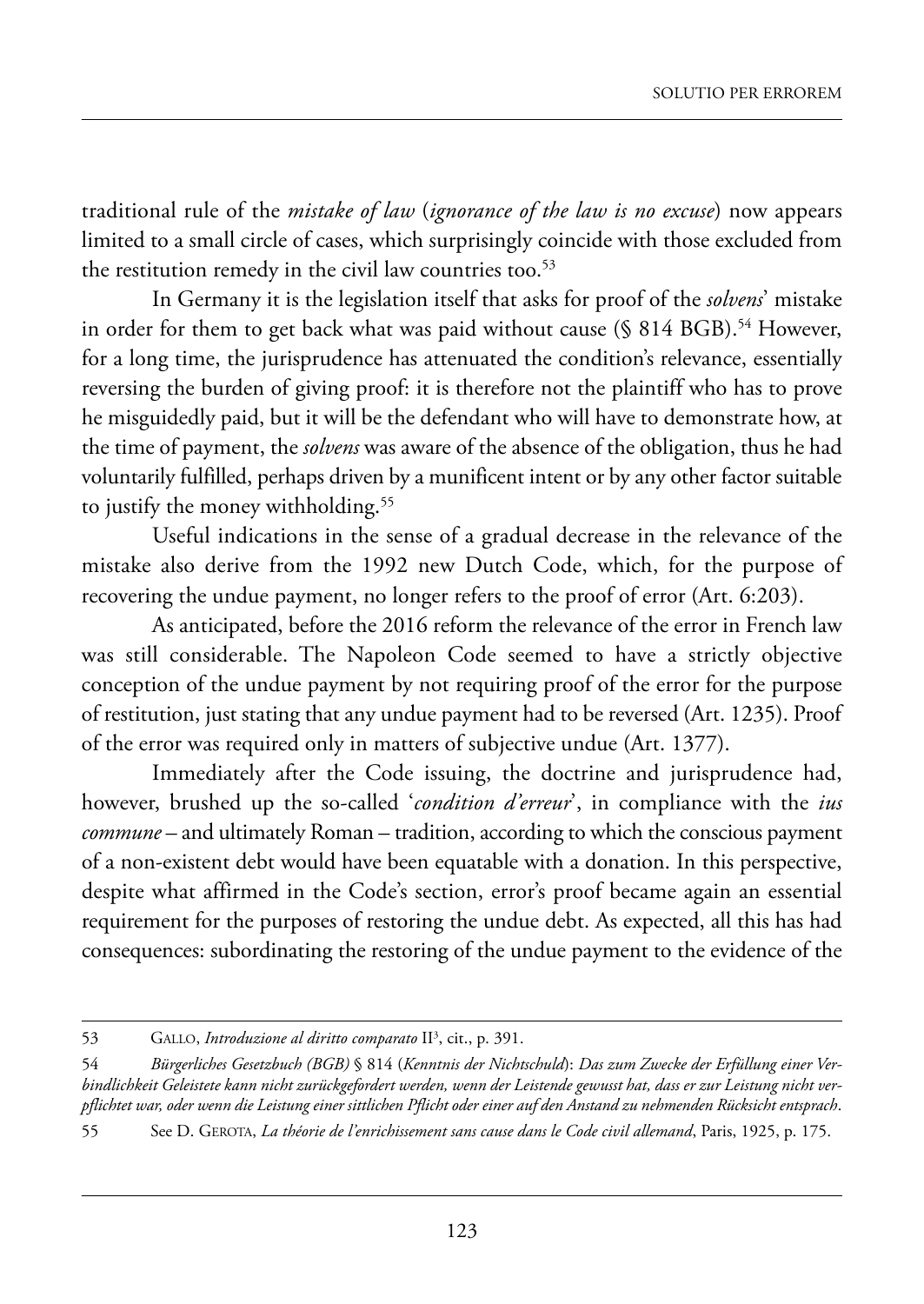error means, in fact, that any attribution carried out with the awareness of its undue character can no longer be restored, regardless of the lack of cause or underlying justification.

Nevertheless, in spite of the dominant leaning, even in French law the role of the *solvens'* mistake ended up being deescalated: in case of nullity of the contract, for example, the contract is invalidated not because the act is not supported by the will of its author, but because it is objectively without reason. The action of invalidity is therefore completely detached from the proof of the error.<sup>56</sup>

Accepting the solicitations of the most recent doctrine, the Legislator intervened on the discipline of the debts in 2016, with a legislative reform that conceives the debt in strictly objective terms.

The setting given to the subject is now the following: any payment presupposes a debt, so what was unduly received must be returned. the legislator does not mention the error but excludes the restoration in the case of spontaneous execution of a natural obligation (Art. 1302).

«Tout paiement suppose une dette; ce qui a été reçu sans être dû est sujet à restitution. La restitution n'est pas admise à l'égard des obligations naturelles qui ont été volontairement acquittées».

It follows that anyone who has received an undue service by mistake, or even knowingly, is subject to restitution  $(Art. 1302-1)$ :

«Celui qui reçoit par erreur ou sciemment ce qui ne lui est pas dû doit le restituer à celui de qui il l'a indûment reçu».

The phrasing of Art. 1302-3 is interesting, it seems to contain a reference to the duty of diligent behavior on the part of the *solvens*:

«la restitution … peut être réduite si le paiement procède d'une faute».

56 See GALLO, *Introduzione al diritto comparato* II<sup>3</sup>, cit., p. 392 *et seq.*